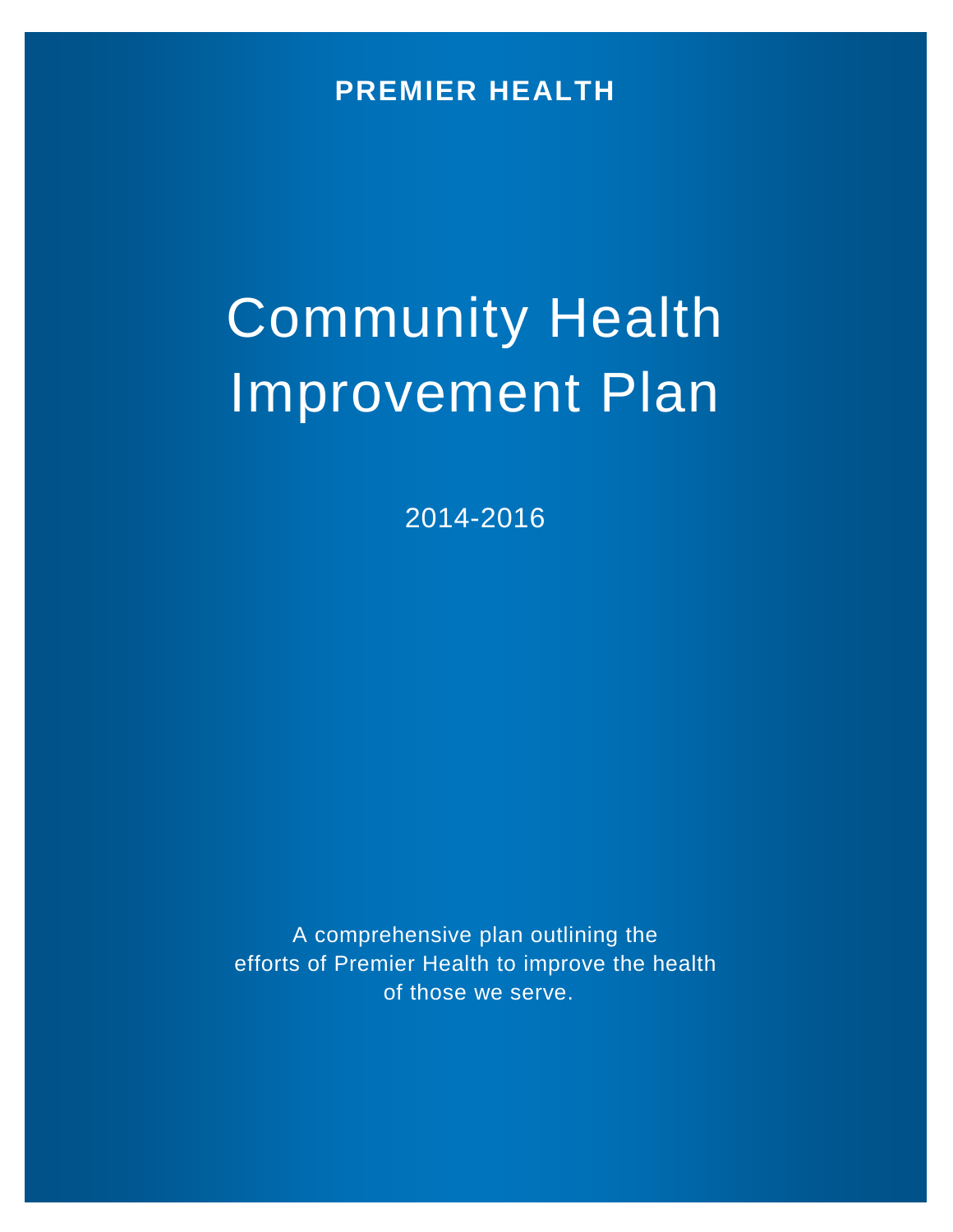# **Contents**

| Priority Area 1: Reduce the incidence and complications from adult hypertension 11                  |
|-----------------------------------------------------------------------------------------------------|
|                                                                                                     |
| Priority Area 3: To reduce the incidence of diabetes in our area and prevent complications in those |
|                                                                                                     |
|                                                                                                     |
|                                                                                                     |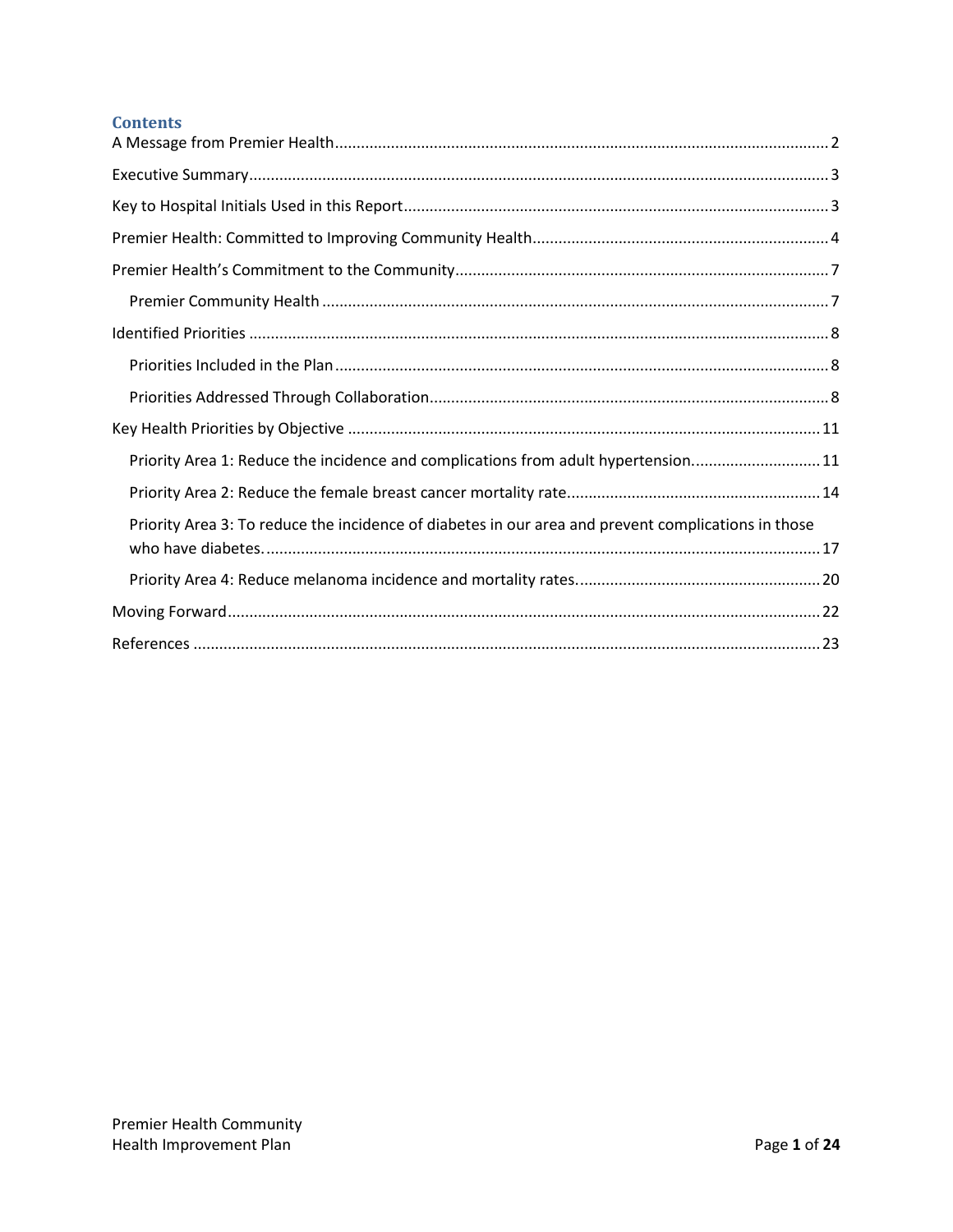#### <span id="page-2-0"></span>**A Message from Premier Health**

Dear Colleagues:

Healthcare is experiencing unprecedented changes that affect individuals and the entire community. In particular, the move to focus more fully on building healthier communities is a systemic change we have embraced for a long time at Premier Health and is part of our mission. We are committed to and are excited to support these initiatives that will positively impact so many of the people we serve.

An essential part of knowing how we can improve health in our community is to understand the unique health issues of our community. To that end, Premier Health was part of a collaboration in 2013 with the Greater Dayton Area Hospital Association and hospitals throughout Southwestern Ohio to conduct a regional Community Health Needs Assessment. This assessment assisted us in identifying areas of opportunity to improve community health.

This report shares our plan for improving population health in the identified priority areas in our region. As you will see, a task this large cannot be done alone. Premier Health collaborates with numerous organizations, coalitions and other groups to impact these important issues. Just as we strive to offer patient-centered care in our clinical facilities, the majority of activities you see in this plan are community-centered.

This plan is just the beginning. Every three years a Community Health Needs Assessment and subsequent Community Health Improvement Plan will be repeated to help us understand the impact of our strategies as it relates to improving health and to identify emerging issues.

We are pleased to present this Community Health Improvement Plan for your review. We consider it a privilege to serve the people of the greater Dayton region and continue our efforts to impact the health status of the community.

Sincerely,

James Pancoast President and CEO Premier Health

If you have questions or feedback about this report, contact: Premier Health 110 N. Main St. Dayton, Ohio 45402 (937) 208-8000 www.premierhealth.com/contact-us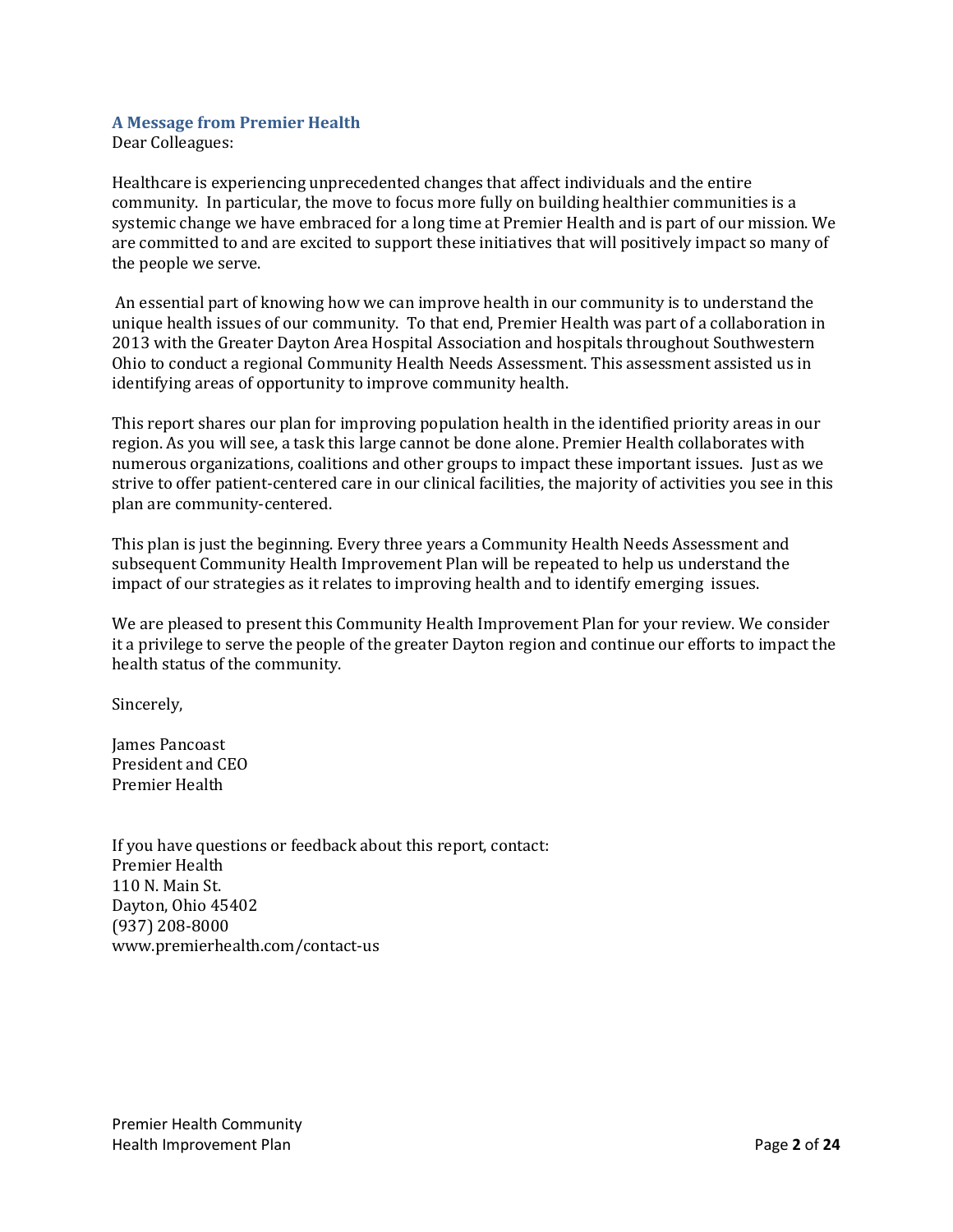#### <span id="page-3-0"></span>**Executive Summary**

This Community Health Improvement Plan comes from data gathered by a Community Health Needs Assessment conducted in 2013 on behalf of all the hospitals in the region by the Greater Dayton Area Hospital Association and Wright State University. This plan outlines all the objectives and strategizes for the hospitals in Premier Health.

The priority areas identified for health improvement are:

For all the hospitals in Premier Health:

Priority Area 1: Reduce the proportion of adults with hypertension.

For Miami Valley Hospital, Good Samaritan Hospital and Atrium Medical Center

Priority Area 2: Reduce the female breast cancer mortality rate.

Priority Area 3: To reduce the incidence of diabetes in our area and prevent complications in those who have diabetes.

For Upper Valley Medical Center:

Priority Area 4: Reduce melanoma incidence and mortality rates.

The markets for this report are:

- Miami Valley Hospital: Montgomery and Greene Counties
- Good Samaritan Hospital: Montgomery County
- Atrium Medical Center: Warren and Butler Counties
- Upper Valley Medical Center: Miami County

Some other areas were identified for improvement, but because of our involvement in community or statewide initiatives to address those issues, we are not addressing them separately in this report.

For detailed information about county demographics, social determents of health, accessibility of health care facilities and resources, behavior risk factors, maternal and infant health, clinical care indicators, some chronic disease indicators and leading causes of death, please consult the Community Health Needs Assessment.

| <b>Name of Hospital</b>            | <b>Initials Used</b> |
|------------------------------------|----------------------|
| Miami Valley Hospital              | <b>MVH</b>           |
| <b>Good Samaritan Hospital</b>     | <b>GSH</b>           |
| <b>Atrium Medical Center</b>       | AMC.                 |
| <b>Upper Valley Medical Center</b> | <b>IJVMC</b>         |

# <span id="page-3-1"></span>Key to Hospital Initials Used in this Report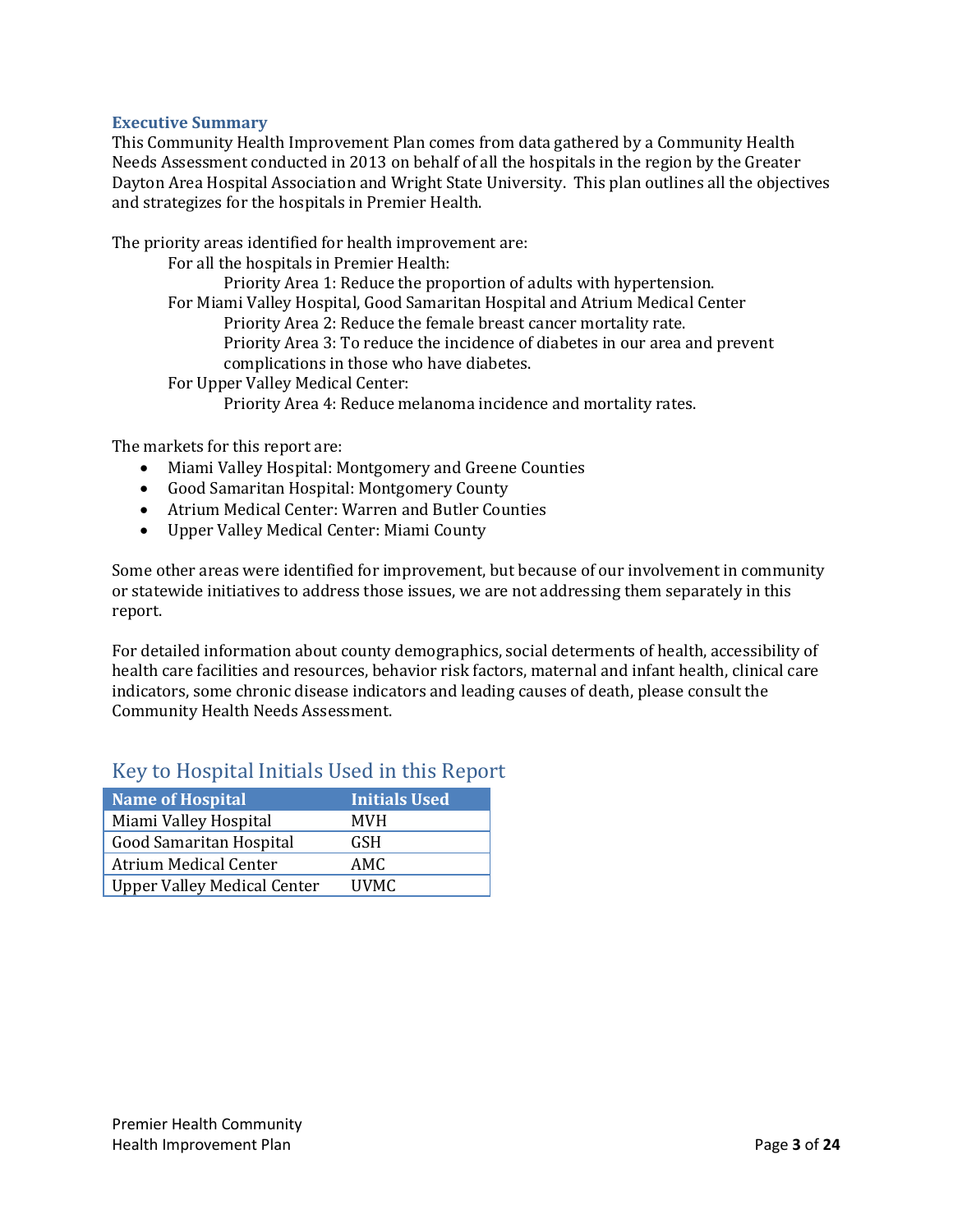## <span id="page-4-0"></span>**Premier Health: Committed to Improving Community Health**

Premier Health, the largest healthcare system in southwestern Ohio. It is committed to improving the health of the communities it serves through a variety of prevention, health improvement and engagement programs. As part of its overall commitment to the community, Premier Health focuses on four areas of service:

- [Investing in the community](http://www.miamivalleyhospital.org/WorkArea/linkit.aspx?LinkIdentifier=id&ItemID=10924)
- [Prevention and wellness](http://www.miamivalleyhospital.org/WorkArea/linkit.aspx?LinkIdentifier=id&ItemID=10922)<br>• Commitment to the unde
- [Commitment to the under-served](http://www.miamivalleyhospital.org/WorkArea/linkit.aspx?LinkIdentifier=id&ItemID=10918)
- [Community engagement](http://www.miamivalleyhospital.org/WorkArea/linkit.aspx?LinkIdentifier=id&ItemID=10916)

Examples of how hospitals in Premier are improving the health of their communities:

#### **Miami Valley Hospital**

#### **The Genesis Project & Litehouse Development Homes**

The Genesis Project is a collaborative effort between the hospital, the University of Dayton, National City Bank, CityWide Development Corporation, County Corp and the City of Dayton. The mission is to revitalize the Fairgrounds neighborhood, an area near the hospital that had fallen on tough times.

The Genesis Project removed 41 deteriorating structures, rehabilitated 11 existing singlefamily homes and constructed 23 new houses. Potential buyers received mortgage credit counseling MVH offered homestead assistance to employees who wanted to move into the neighborhood.

MVH placed a social worker and two community-based police officers in the neighborhood and crime in the area has decreased by 19%.

The Genesis Project won the 2004 Audrey Nelson Community Development Achievement Award from the National Community Development Association for its effective use of a community block grant.

Litehouse Development Homes is following the Genesis Project, with up to 15 additional homes to be built.

#### **Mahogany's Child**

In June 2001, MVH began Mahogany's Child, a health program dedicated to improving the health of African American women. This program educates women on healthy behavior and the importance of early disease detection.

Mahogany's Child's mission is to educate, remove barriers, and provide resources to empower African American women to make informed health care decisions and create a healthier lifestyle for themselves and their families. Since the program's conception in 2001, more than 16,000 women have participated in the Mahogany's Child program.

#### **Good Samaritan Hospital**

#### **The Phoenix Project**

As part of GSH's commitment to give back to the Dayton community, the hospital partnered with the City of Dayton and CityWide Development Corporation for an initiative called the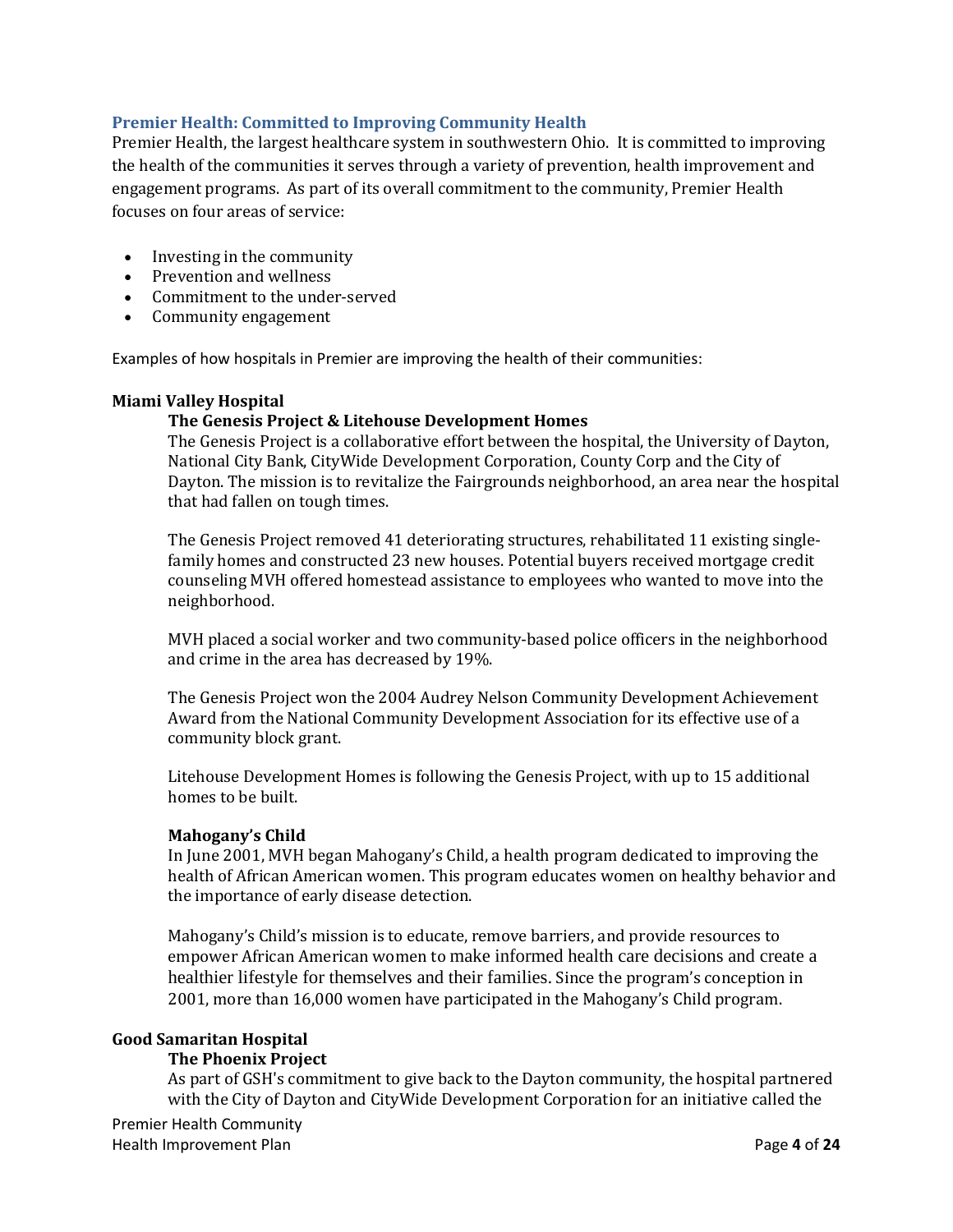[Phoenix Project](http://phoenixprojectdayton.org/) . Named after the legendary bird that regenerates itself, the Phoenix Project is a comprehensive plan to revitalize the Fairview and Mount Auburn neighborhoods surrounding Good Samaritan Hospital.

The goal is to spur ongoing development and investment to maintain the neighborhood as a safe and attractive urban community for residents and businesses. In an effort to improve homeownership in the area, the project offers low-interest home improvement loans to resident-owners and down-payment help for first-time home buyers. The Phoenix Project also offers a summer day camp for the youth and a training and employment program for teenagers to help them learn the necessary skills to find and keep a job.

The Phoenix Project removed more than 100 blighted properties, supported 33 new leaseto-purchase homes and \$1M in private home investment via DPA, Home Improvement Loans, Home Choice and Rebuilding Together.

#### **Health Ministries**

Health Ministries provides assistance to faith communities that want to develop and maintain a focused ministry of health and healing for their congregations. Health Ministries emphasizes the wholeness of body, mind and spirit. The Health Ministries program is available to any and all area faith communities interested or involved in this type of ministry.

#### **Our Catholic Heritage**

In 1932, Good Samaritan Hospital was founded by the Sisters of Charity. Today, it still holds sacred its Catholic heritage and culture. In 1996, Good Samaritan Hospital (GSH) became a part of Catholic Health Initiatives (CHI), one of the largest Catholic health systems in the country. CHI was formed to advance and strengthen the Catholic health ministry into the 21st century. Today, GSH shares CHI's core values with more than 125 organizations nationwide. These values inspire the personal relationships and scientific advances that are the spirit and substance of GSH.

#### **Atrium Medical Center**

#### **Middletown Health and Family Fun Day**

Working with many agencies throughout the region, health and activities for families are offered free of charge. Area residents can participate in multiple screenings, information booths, safety information and much more. Atrium Medical Center was a major sponsor of this collaborative event.

#### **Project SEARCH**

Project SEARCH provides work experience and education for individuals with significant disabilities. It is administered on-site through Butler Technology and Career Development Schools. Participants are trained in a variety of jobs throughout the hospital, working in each area for 12 weeks at a time for the duration of the school year.

#### **National Night Out**

Atrium Medical Center partners with local law enforcement to offer safety information for residents of Middletown, Lebanon and Clear Creek Township. Local residents are able to interact with representatives through information booths.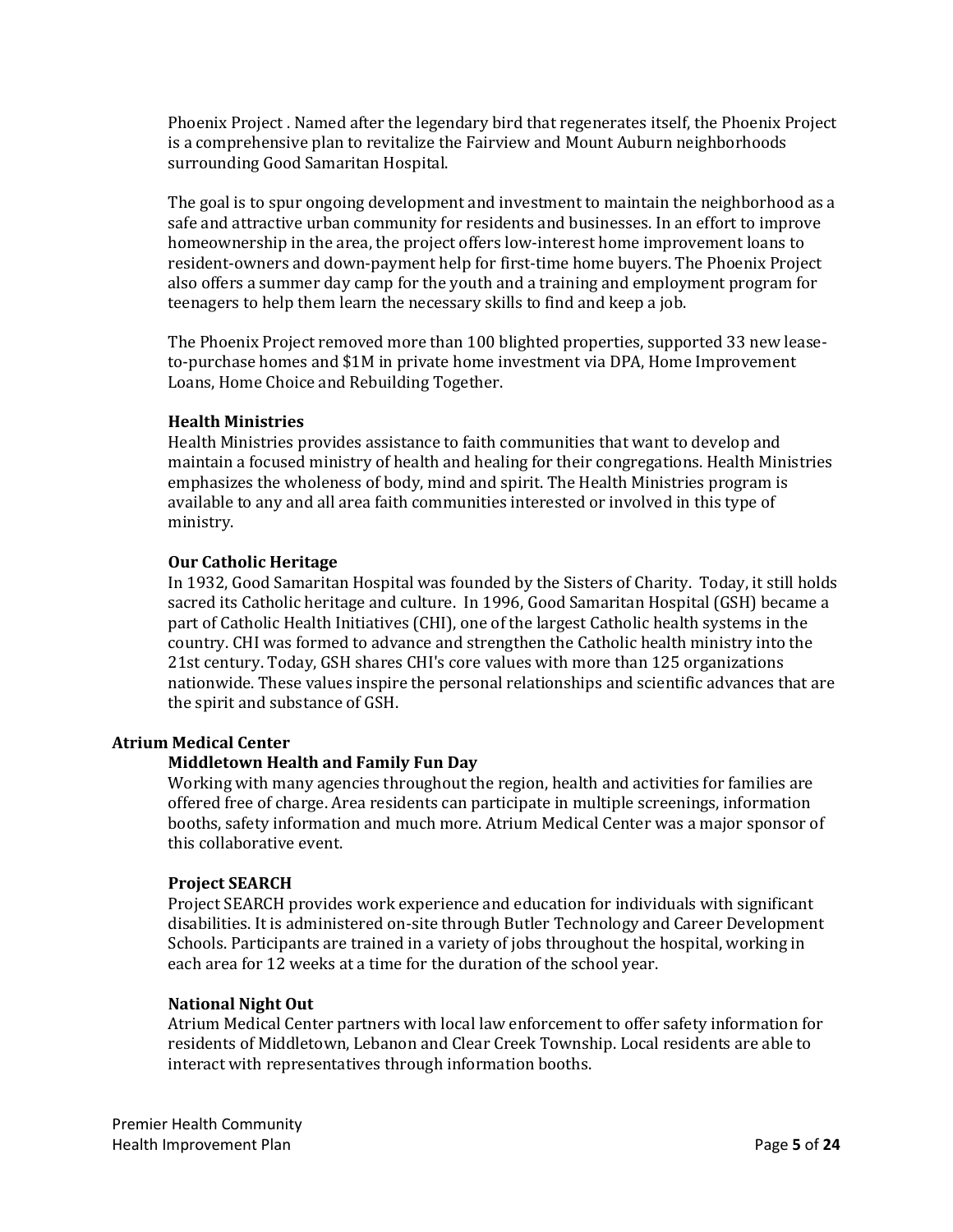## **Upper Valley Medical Center**

#### **HealthWise Outdoor Fitness Center**

To promote exercise and activity in Miami County, Upper Valley Medical Center partnered with the American Cancer Society and Edison Community College to host a HealthWise Outdoor Fitness Center on the Edison campus in Piqua, Ohio. The unique exercise fitness facility is free and open to the public.

## **Grants to Community-Based Organizations**

Upper Valley Medical Center supports the efforts of community-based organizations through its Community Benefit Grants Fund. This Fund was established as part of UVMC's mission to support local programs that help serve the health needs of the community. Grant recipients have included Health Partners Free Clinic, Hospice of Miami County, Miami County Dental Clinic and a Behavioral Health Collaboration of UVMC, Miami County Recovery Council and Samaritan Behavioral Health Inc. In addition, the UVMC Foundation this year is launching the Rachel's Challenge program for all schools in Miami County. Rachel's Challenge uses student empowering strategies born from the tragedy of the Columbine High School shootings. The program is a series of projects designed to combat bullying and address feelings of isolation through the use of kindness and compassion in everyday dealings. The UVMC Foundation also provides the Bill and Ruth McGraw Cancer Awareness Symposium which is an annual event open to the community. Steve Ford, actor and son of President Gerald Ford and First Lady Betty Ford, was the featured speaker at the 2013 event. Ford spoke on the topic, "Facing Breast Cancer: The 'First Family' Speaks Out."

#### **Project SEARCH**

Project SEARCH provides work experience and education for individuals with significant disabilities. It is administered on-site by Upper Valley Career Center. Participants are trained in a variety of jobs throughout the hospital, working in each area for 12 weeks at a time for the duration of the school year.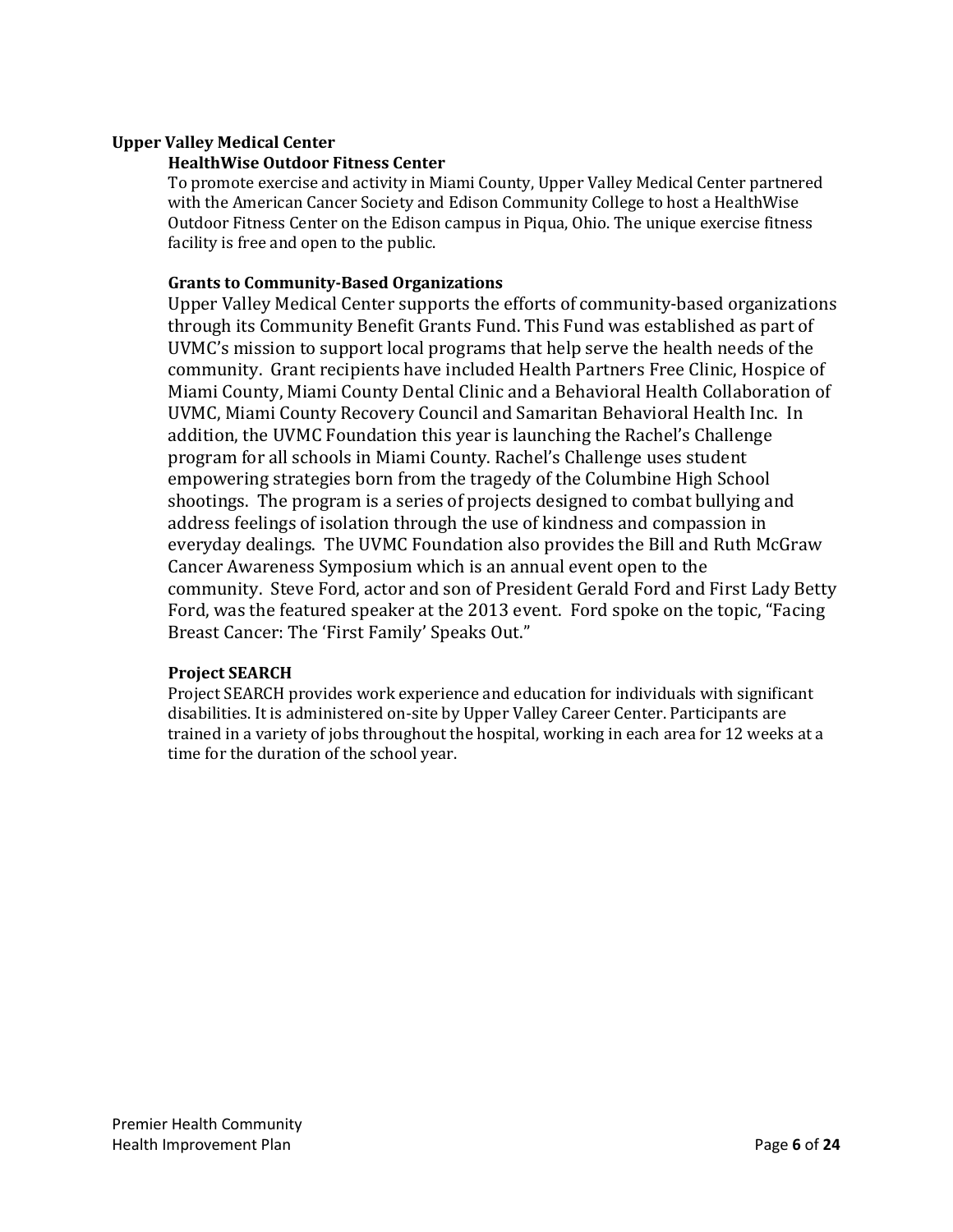## <span id="page-7-0"></span>**Premier Health's Commitment to the Community**

While Premier Health has a robust community-focused program, it also serves the community in other ways. In 2012, Premier Health:

- spent more than \$106 million in 2012 to provide services to low-income residents to assure they got the medial care they needed;
- supported neighborhood development projects in east and west Dayton totaling more than \$600,000;
- provides health education and screening services totaling more than \$8.4 million;
- <span id="page-7-1"></span>• offered community and social services that totaled more than \$6.7 million.

## **Premier Community Health**

The hospitals in Premier Health collaborate to offer Premier Community Health. This organization offers evidence-based community health services to all the communities Premier Health serves. Its mission is to create a healthier community on behalf Premier Health through prevention, early detection and disease self-management. Its focus areas are cancer, diabetes, heart, lung health and healthy living. In addition to a robust employer wellness program, it serves the community at congregations, senior centers and other community-based venues.

#### **Premier Health Partners includes:**

<span id="page-7-2"></span>Miami Valley Hospital Miami Valley Hospital South Miami Valley Hospital Jamestown Emergency Center Good Samaritan Hospital Good Samaritan North Health Center Atrium Medical Center Upper Valley Medical Center Premier HealthNet Premier Health Specialists Upper Valley Professional Corporation Fidelity Health Care Samaritan Behavioral Health Premier Community Health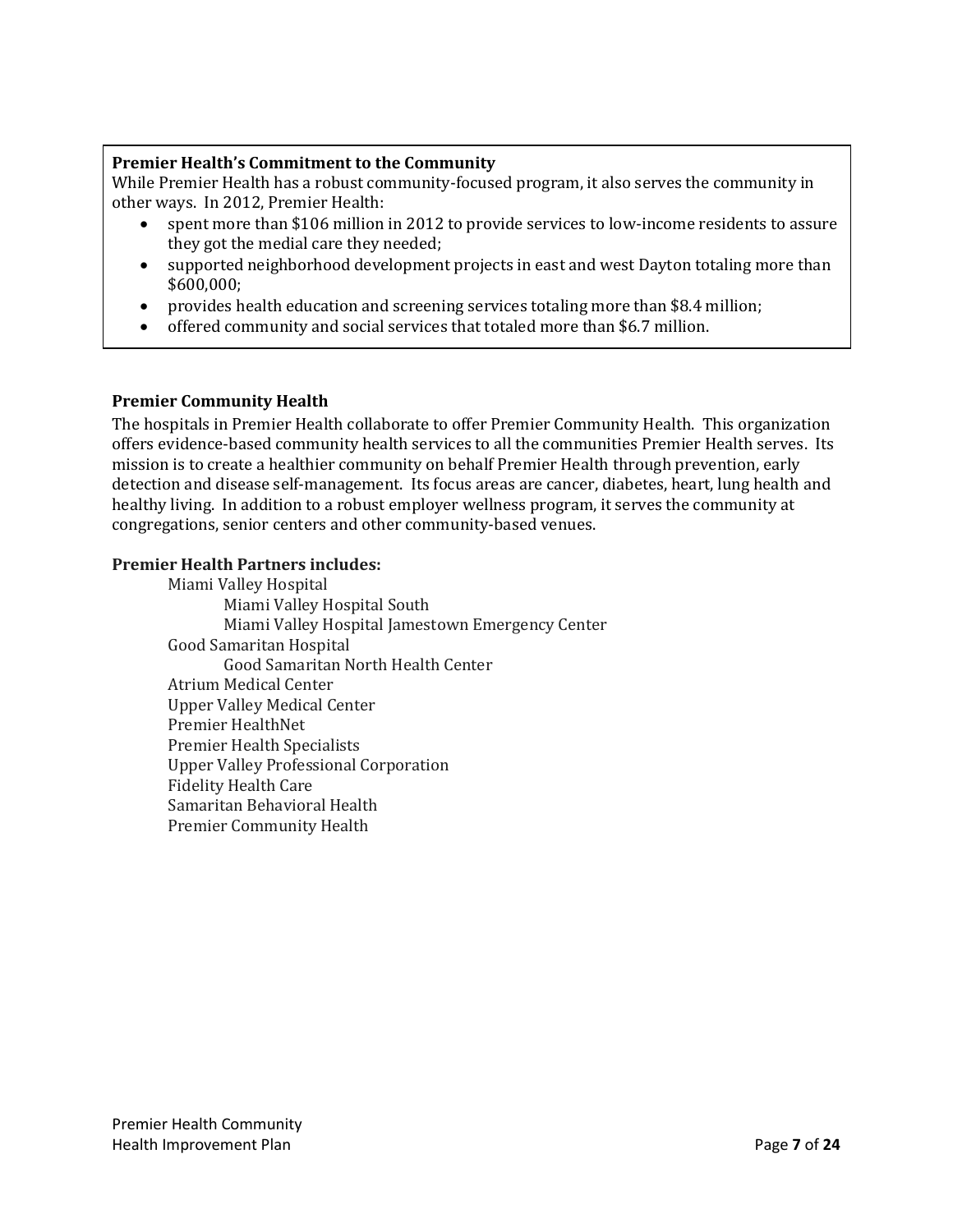#### **Identified Priorities**

In the Community Health Assessment, researchers identified priority areas for community health improvement using a variety of criteria. The priorities that are included and excluded in the plan are outlined here. Priorities that are included in the plan are not listed in order of importance.

#### <span id="page-8-0"></span>Priorities Included in the Plan

Through the Community Health Risk Assessment, the following priorities were identified for each hospital market.

#### **Primary and Chronic Diseases Miami Valley Hospital, Good Samaritan Hospital and Atrium Medical Center**

- 1. Hypertension
- 2. Breast cancer
- 3. Diabetes

#### **Upper Valley Medical Center**

- 1. Hypertension
- 2. Melanoma

#### <span id="page-8-1"></span>Priorities Addressed Through Collaboration

All identified priorities are important elements of improving the health of our community. In some instances, priorities are already being targeted by collaborative groups of which the hospitals in Premier Health are a part. Additional strategies will not be developed independent of these efforts. Due to the importance of these community-wide efforts, the following identified priorities are not included in the Community Health Improvement Plan.

#### *Maternal and Infant Priorities*

- 1. First trimester prenatal care (MVH, GSH, AMC and UVMC)
- 2. Infant mortality rate (MVH, GSH, AMC and UVMC)
- 3. Low birth weight (MVH, GSH)
- 4. Tobacco use among pregnant women (UVMC)

All the hospitals in Premier Health are involved in several state-wide initiatives addressing these issues. As part of these collaborations, the hospitals will share the goals and objectives developed by those groups for program implementation and measurement.

Ohio Perinatal Quality Collaborative.

- Miami Valley Hospital is a charter member of this organization as neonatal hospital and as a maternity hospital.
- Good Samaritan Hospital, Atrium Medical Center and Upper Valley Medical Center are all non-charter members of this organization as maternity hospitals.

The mission of the Collaborative is, "Through collaborative use of improvement science methods, reduce preterm births and improve outcomes of pre-term newborns in Ohio as quickly as possible."

Projects of the collaborative include:

• 39 Weeks Delivery Charter Project – To reduce elective unnecessary scheduled births before 39 weeks gestational age. (Reduce infant mortality and low birth weights.)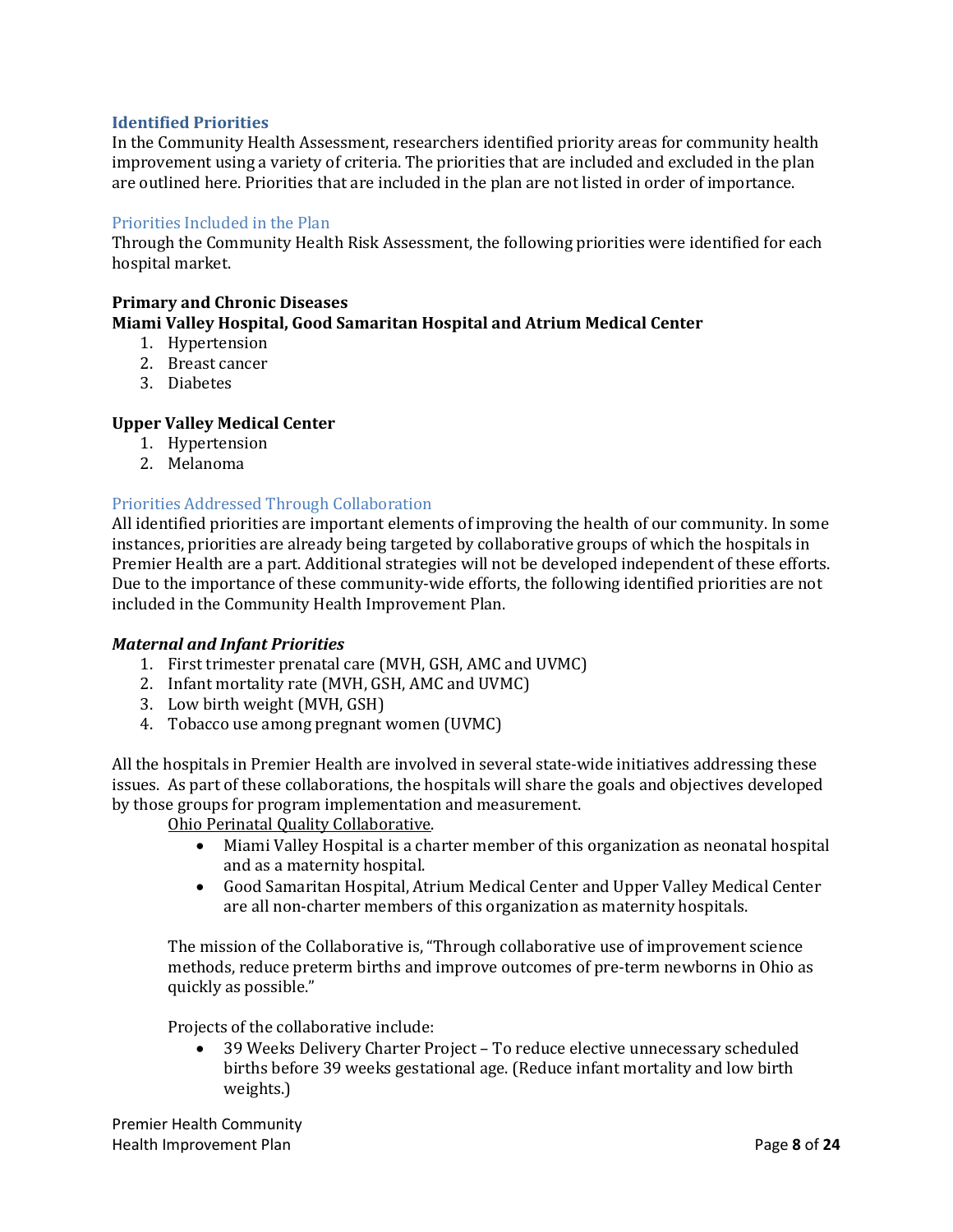- 39 Weeks Dissemination and Birth Registry Accuracy Project This project was to address inaccuracies in birth certificate data within the Quality Improvement framework.
- Obstetrics Antenatal Corticosteroids Project- This project focuses on increasing the use of antenatal corticosteroids to reduce mortality and morbidity among preterm infants. (Reduce infant mortality.)
- Progesterone Project This project intends to help raise awareness about the need for screening and intervention for progesterone, provide support to teams to implement screening, identification and treatment, develop the capacity and capability of skilled ultrasound technicians and remove administrative barriers to the administration of progesterone. (Reduce infant mortality and low birth weights.)

Ohio Hospital Association (OHA). OHA has developed a plan to reduce infant mortality (which also addresses low infant birth weight and first trimester care) in Ohio which includes:

- Safe sleep (infant mortality)
- Eliminating elective deliveries before 39 weeks (infant mortality)
- Progesterone for high risk mothers (infant mortality)<br>• Eliminating health disparities
- 
- Eliminating health disparities<br>• Safe spacing (infant mortality) Safe spacing (infant mortality and low birth weight)
- Access to prenatal care (First trimester care, infant mortality and low birth weight)
- Promote breast milk<br>• These program areas
- These program areas also then address increasing first trimester care, improving low birth weight and decreasing infant mortality.

Ohio Collaborative to Prevent Infant Mortality. This group, which is coordinated by the Ohio Department of Health, works together to formulate a statewide strategic plan to reduce infant mortality and birth outcome disparities. Miami Valley Hospital is part of this collaborative.

Upper Valley Medical Center is concerned about the data showing the use of tobacco among pregnant women. It is further researching this issue to identify potential resources to address this issues.

# *Primary and Chronic Diseases*

- 5. Alcohol and drug discharge diagnosis (MVH, GSH, AMC and UVMC)
- 6. Mental health disorders (GSH)

In Montgomery County, Alcohol and Drug Abuse services are coordinated by the ADAMHS Board (Alcohol, Drug Addiction and Mental Health Services.) The ADAMHS Board administrates the planning, development, funding and evaluation of behavioral health services delivered by a network of nearly 30 community-based organizations.

The ADAMHS Collaborative Coalition issued, Report to Improve Alcohol and Other Drug Abuse and Addiction Services in Montgomery County, Ohio. This plan includes recommendations for:<br>• Building infrast

- Building infrastructure and capacity
- Prevention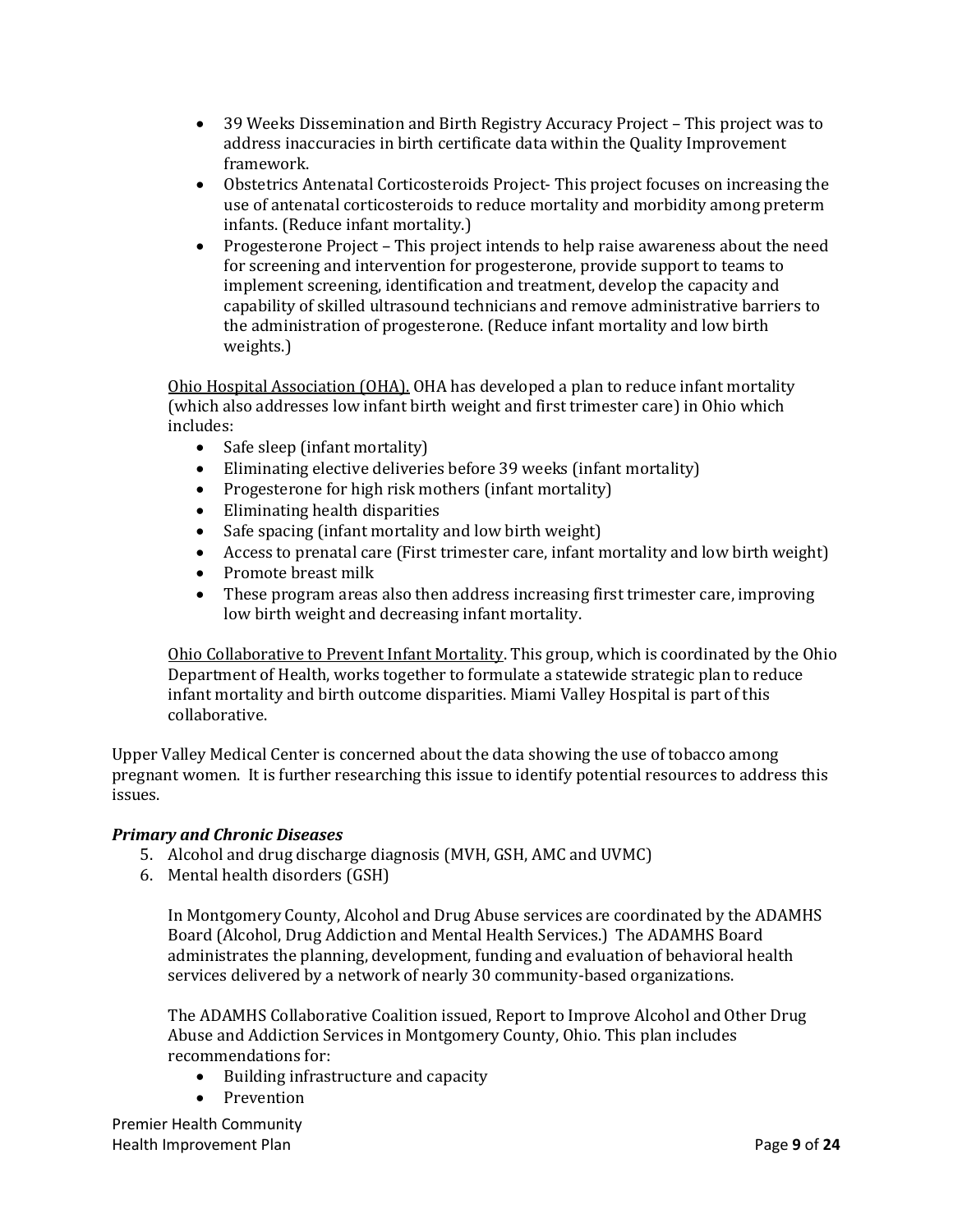- Building linkages
- Treatment
- Data sharing

James Pancoast, Premier Health President and CEO, is the Co-Chair of the Alcohol and Other Drug Abuse Implementation Advisory Team.

Good Samaritan Hospital is deeply involved in improving these areas. Samaritan Behavior Health (SBH), a subsidiary of the hospital, provides mental health and substance abuse services for all ages in Southwest Ohio. SBH collaborates with the National Alliance on Mental Illness of Montgomery County, Ohio. It also receives funding from the ADAMHS Board to provide Crisis Care for Montgomery County.

In Greene County, the Mental Health and Recovery Board of Clark, Greene and Madison Counties serves a similar purpose. Its mission is to support the system for delivering effective mental health, alcohol and other drug treatment, prevention, education and advocacy services for residents.

The Butler County, Ohio Alcohol and Drug Addiction Services Board coordinates services for that county. Its strategic plan shows goals to reduce the number of overdose deaths, integrate behavioral health and primary care services and using a specialized perinatal program educating high risk pregnant women about the effects of substance abuse on their baby and how to make healthier lifestyle choices.

In Warren County, the Mental Health Recovery Services of Warren & Clinton counties coordinate substance abuse and mental health services for its residents. Similar to its Butler County equivalent, it assesses mental health and substance abuse needs in its community and provides funding for services that address those needs.

The Tri-County Board of Recovery and Mental Health Services Serving Darke, Miami and Shelby Counties coordinates alcohol and substance abuse services in Miami County. According to its 2014 – 2016 strategic plan, it intends to expand funding for programs that treat addictions, development and implement a community behavioral health prevention plan and establish a new behavioral health "one stop shop" model program in Miami County.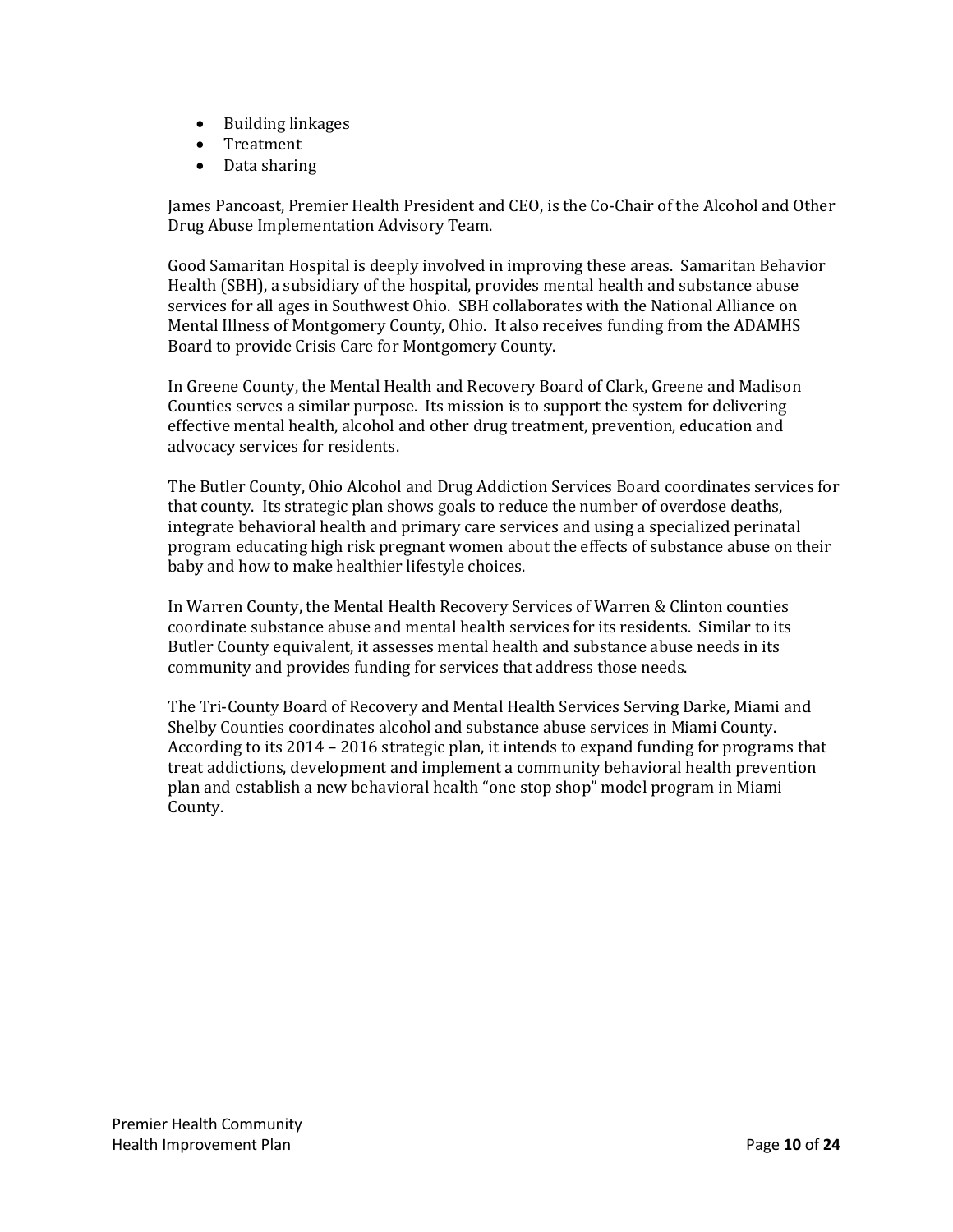# <span id="page-11-0"></span>**Key Health Priorities by Objective**

<span id="page-11-1"></span>**Priority Area 1: Reduce the incidence and complications from adult hypertension.** This priority area is shared by all the hospitals in Premier Health.

Blood pressure is how hard blood pushes against the walls of our arteries when our heart pumps blood. When someone has high blood pressure, which is also called hypertension, the increased pressure against the arteries causes' damage. Hypertension is called the silent killer because usually those who have it do not feel anything. High blood pressure increases risk for heart disease, stroke, heart failure, kidney disease, and blindness.

In many cases hypertension can be prevented by maintaining a healthy weight, being active, eating healthy, not using tobacco, and limiting alcohol. Most people who are diagnosed with high blood pressure can be controlled. Those with high blood pressure should take the same steps that may prevent high blood pressure. If medication is needed, it is imperative to take it every day.

| The percentage of adults who have    |
|--------------------------------------|
| been told by a primary care provider |
| that they have high blood pressure   |
| 31.7%                                |
| 35.5%                                |
| 32.9%                                |
| 33.8%- Only combined data for        |
| <b>Butler and Warren counties</b>    |
| available                            |
| 38.3%                                |
|                                      |

Hypertension rates are higher in the service area than in the State and nation. It is the leading inpatient discharge diagnosis and the 3rd leading ED discharge diagnosis.

Because of the significant health threat posed by hypertension, a community-focused, population health improvement strategy would benefit all parts of the community.

#### **Priority Area 1: Reduce the proportion of adults with hypertension.**

**Objective 1.1: Increase the proportion of adults with hypertension whose blood pressure is under control.**

Evidence-based Strategies:

Coordinate a hypertension education health communications campaign that will include communications tactics; free, community-based screenings and free online education.

Promote lectures about high blood pressure prevention and control in worksites, congregations, senior centers and other community based venues.

Identify an educational brochure targeted to those who already have high blood pressure about the importance of medication adherence and healthy lifestyle. Make collateral available through system websites, Facebook pages, at employer and community events and other outlets to be identified. These will include how to get more information by telephone and/or online.

**Outcome Indicators**

**Short and Intermediate Term- MVH**

To have communications at least once a year in existing hospital communications vehicles that highlights hypertension and how it can be prevented/treated successfully.

To conduct at least three lectures per year reaching at least 75 unique individuals.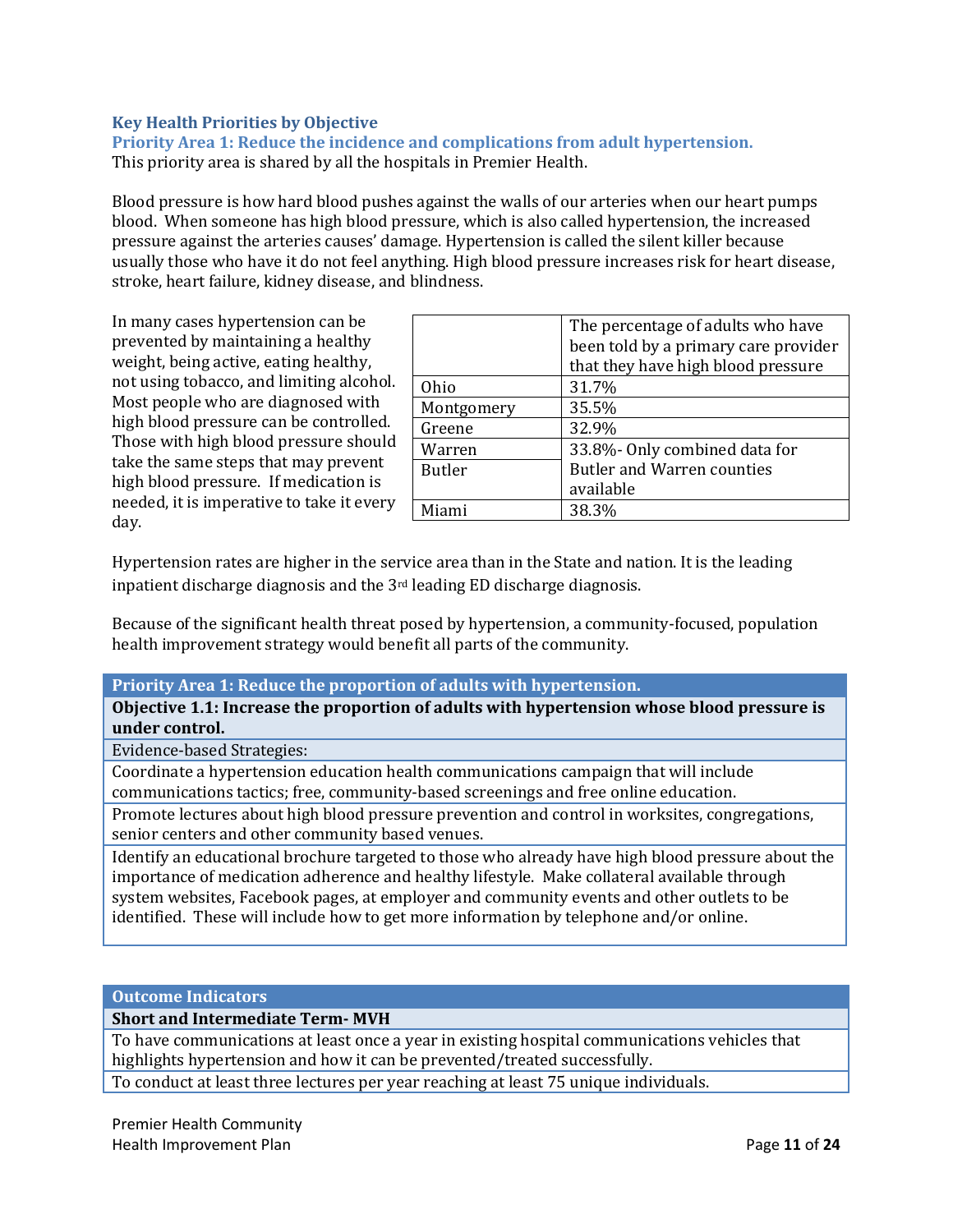## **Short and Intermediate Term- GSH**

To have communications at least once a year in existing hospital communications vehicles that highlights hypertension and how it can be prevented/treated successfully.

To conduct at least three lectures per year reaching at least 75 unique individuals.

#### **Short and Intermediate Term- AMC**

To have communications at least once a year in existing hospital communications vehicles that highlights hypertension and how it can be prevented/treated successfully.

To conduct at least two lectures per year reaching at least 45 unique individuals.

**Short and Intermediate Term- UVMC**

To have communications at least once a year in existing hospital communications vehicles that highlights hypertension and how it can be prevented/treated successfully.

**Long Term for all hospitals**

Increase the proportion of adults with hypertension whose blood pressure is under control.

# **Objective 1.2: Increase the proportion of adults who have had their blood pressure measured within the preceding two years and can state whether their blood pressure was normal or high.**

Evidence-based Strategies:

Conduct blood pressure screenings at worksites, congregations, senior centers and other community-based venues.

Attempt telephone follow-up with 100% of those who have a stage 2 hypertension result, do not opt out of follow-up and have a working telephone.

We will successfully contact at least 45% of those eligible for follow-up.

If an individual does not have a primary care provider, we will offer to make a referral to the individual that meets their needs.

If an individual has not seen their primary care provider for three or more years, we will educate them about the importance of seeing their physician regularly to maintain themselves as a patient and encourage them to call their physician to become reestablished with them.

If an individual uses tobacco, we will educate them about local tobacco cessation services.

#### **Outcome Indicators**

**Short and Intermediate Term- MVH**

At least 1,000 unique individuals will receive a blood pressure screening each year in a variety of community-based venues.

We will successfully contact at least 45% of those eligible for follow-up.

**Short and Intermediate Term- GSH**

At least 1,000 unique individuals will receive a blood pressure screening each year in a variety of community-based venues.

We will successfully contact at least 45% of those eligible for follow-up.

**Short and Intermediate Term- AMC**

One new monthly blood pressure site will be established in Butler county.

In addition to the monthly blood pressure screening program, at least 300 unique individuals will receive a blood pressure screening each year in a variety of community-based venues.

We will successfully contact at least 45% of those eligible for follow-up.

Premier Health Community Health Improvement Plan Page **12** of **24**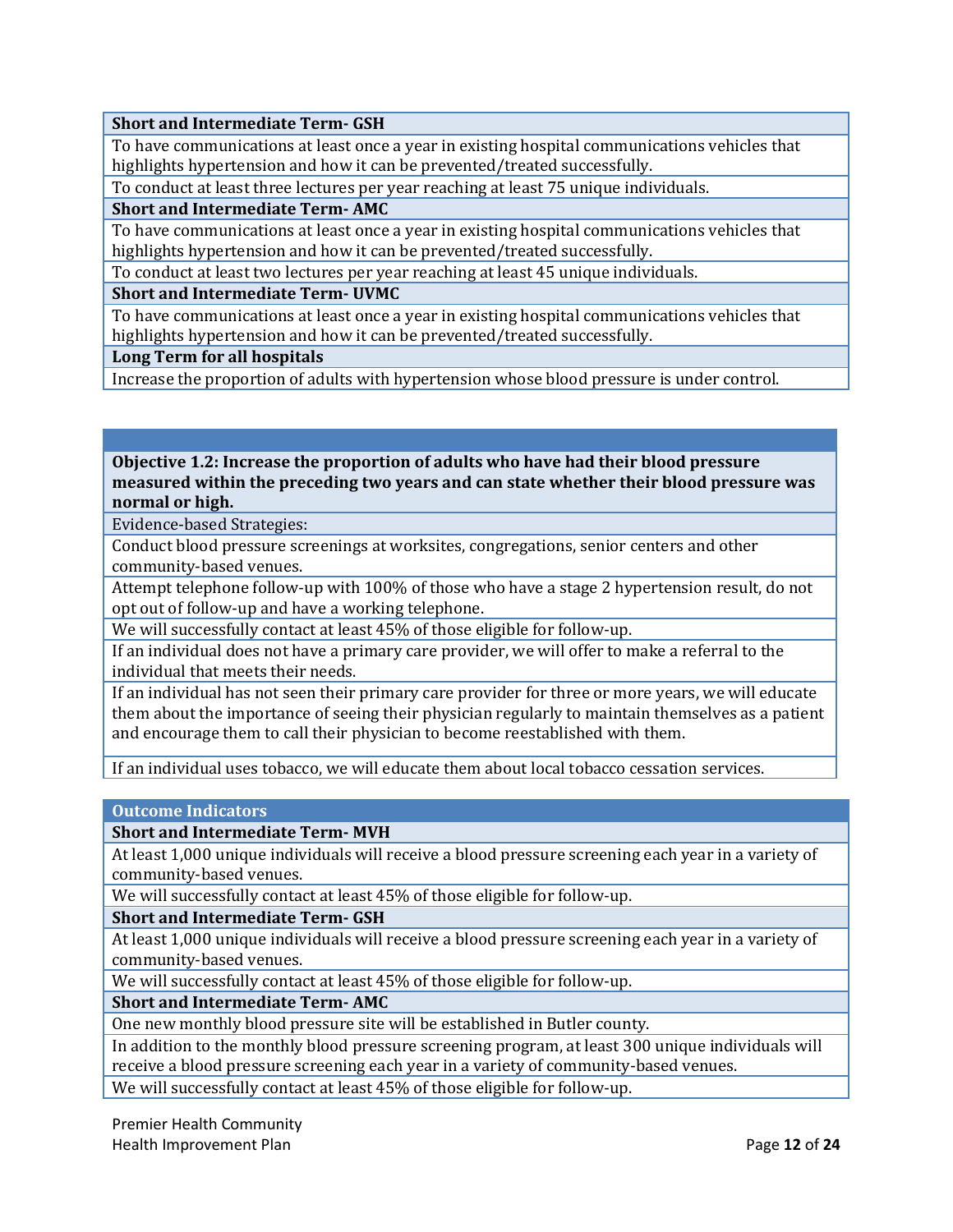## **Short and Intermediate Term- UVMC**

At least 250 unique individuals will receive a blood pressure screening each year in a variety of venues.

We will successfully contact at least 45% of those eligible for follow-up.

#### **Long Term- All hospitals**

Increase the proportion of adults who have had their blood pressure measured within the preceding two years and can state whether their blood pressure was normal or high.

#### **Programs and Resources to be Committed to Implement Plan**

To implement the included programs, the hospital and Premier will provide: Program management/coordination/implementation staffing, physical work space, access to computers/telephones/standard office equipment, access to marketing and communications professionals for collateral writing/design/printing, professionals for follow-up calls and health coaching, maintenance of all data collected and data analysis, primary care referral services,

speakers, educational collateral pieces, appropriate social media, meeting space and space for community-focused health programs, screening paperwork and program evaluation.

| <b>Intended Collaborative Partnerships - All hospitals</b> |
|------------------------------------------------------------|
| All hospitals in Premier Health                            |
| <b>Premier Community Health</b>                            |
| <b>Additional Intended Collaborative Partnerships-MVH</b>  |
| Mall at Fairfield Commons                                  |
| <b>Five Rivers Health Centers</b>                          |
| <b>Community Health Centers of Dayton</b>                  |
| <b>Additional Intended Collaborative Partnerships- GSH</b> |
| <b>Five Rivers Health Centers</b>                          |
| <b>Additional Intended Collaborative Partnerships- AMC</b> |
| Countryside YMCA-Lebanon                                   |
| <b>Additional Intended Collaborative Partnerships-UVMC</b> |
| American Heart Association                                 |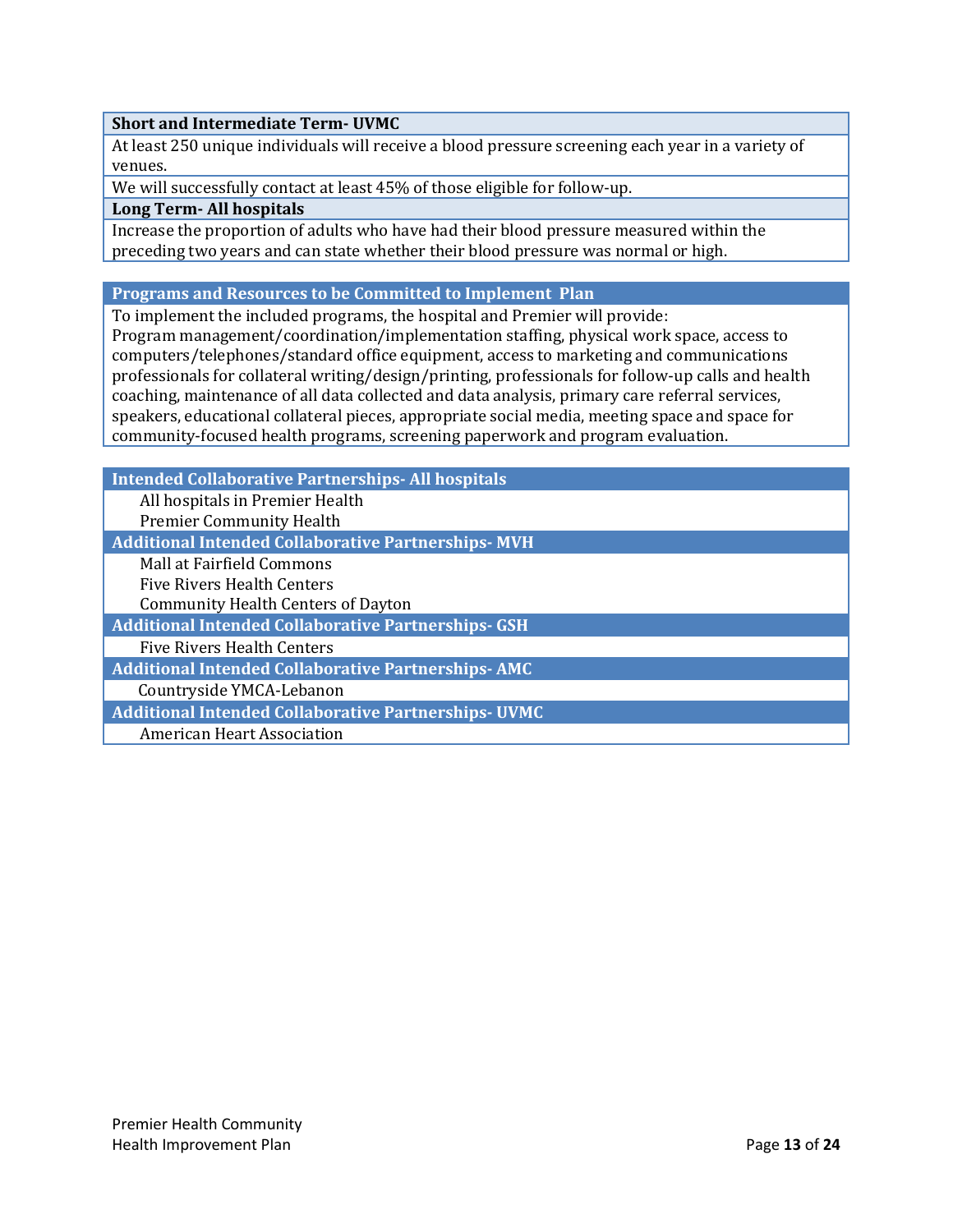# <span id="page-14-0"></span>**Priority Area 2: Reduce the female breast cancer mortality rate.**

This priority is shared by Miami Valley Hospital, Good Samaritan Hospital and Atrium Medical Center.

Reducing the impact of breast cancer in our area will require a diverse strategy because there are several issues to address:

- 1. More women are diagnosed with later stage breast cancer in our area
- 2. Mammography rates are lower in our area

In Premier, we have the Ohio Region 3 Breast and Cervical Cancer Early Detection Project (BCCP), which is funded by the Centers for Disease Control through the Ohio Department of Health. It is estimated in Ohio, about .12% of all women were diagnosed with breast cancer in 2012. Of those served by BCCP throughout Ohio in 2011, 1.9% of screened women learned they had cancer. In Premier's BCCP program in 2013, 2.63% of those screened found out they had breast cancer. While those who participate in this program are at higher risk for breast cancer, this is a large number of

women. Premier's BCCP includes women in Montgomery, Greene and Miami counties. Women in Butler and Warren counties are served by the Cincinnati Area Breast and Cervical Cancer Project. We collaborate with the Cincinnati office and serve women in Butler and Warren counties who do not meet the criteria for BCCP.

Some identified risk factors for breast cancer are:

• Genetic alterations. (including BRCA1 and BRCA2 genes)

| Women age 40+ who reported they have had      |        |  |
|-----------------------------------------------|--------|--|
| a mammogram in the past two years             |        |  |
|                                               | Yes    |  |
| <b>Ohio</b>                                   | 79.10% |  |
| Greene                                        | 74.20% |  |
| Montgomery                                    | 77.30% |  |
| <b>Butler</b>                                 | 74.10% |  |
| Warren                                        | 73.80% |  |
| <b>BRFSS SMART Data from Premier Oncology</b> |        |  |
| Assessment.                                   |        |  |
|                                               |        |  |

- Close family history. Having a mother, sister, and/or daughter diagnosed with breast cancer, especially before age 50. Having a close male blood relative with breast cancer.
- Race. While white women are diagnosed with breast cancer more than any other race, African American women die from breast cancer more than any other race.

(National Cancer Institute, Breast Cancer risk in American Women.)

According to research, a major barrier for screening mammography has been a lack of health insurance. In 2010, only 32% of women age 40 and older with no health insurance had a mammogram in the past two years compared to 71% of those with insurance. Other barriers identified include the lack of a nearby mammography center, lack of transportation, lack of a primary care provider, no recommendation from a provider to get a screening, lack of awareness of breast cancer risks of screening methods, cultural and language differences. Studies have also identified a lack of time and perception of pain as barriers.

In Montgomery County, the breast cancer rate is 244.8 per 100,000, and is increasing, opposed to historically prevalent cancers. Breast cancer rates are high in Greene and Montgomery counties. Greene County has a breast cancer rate of 151.5 per 100,000. This is significantly higher than the state or other counties in our area. In Butler and Warren counties, the breast cancer rate is 229 per 100,000, and the rate is increasing, opposed to other historically prevalent cancers.

#### **Priority Area 2: Reduce the female breast cancer mortality rate.**

**Objective 2.1: Increase the proportion of women who receive breast cancer screening based on the most recent guidelines. Shared objectives MVH, GSH and AMC**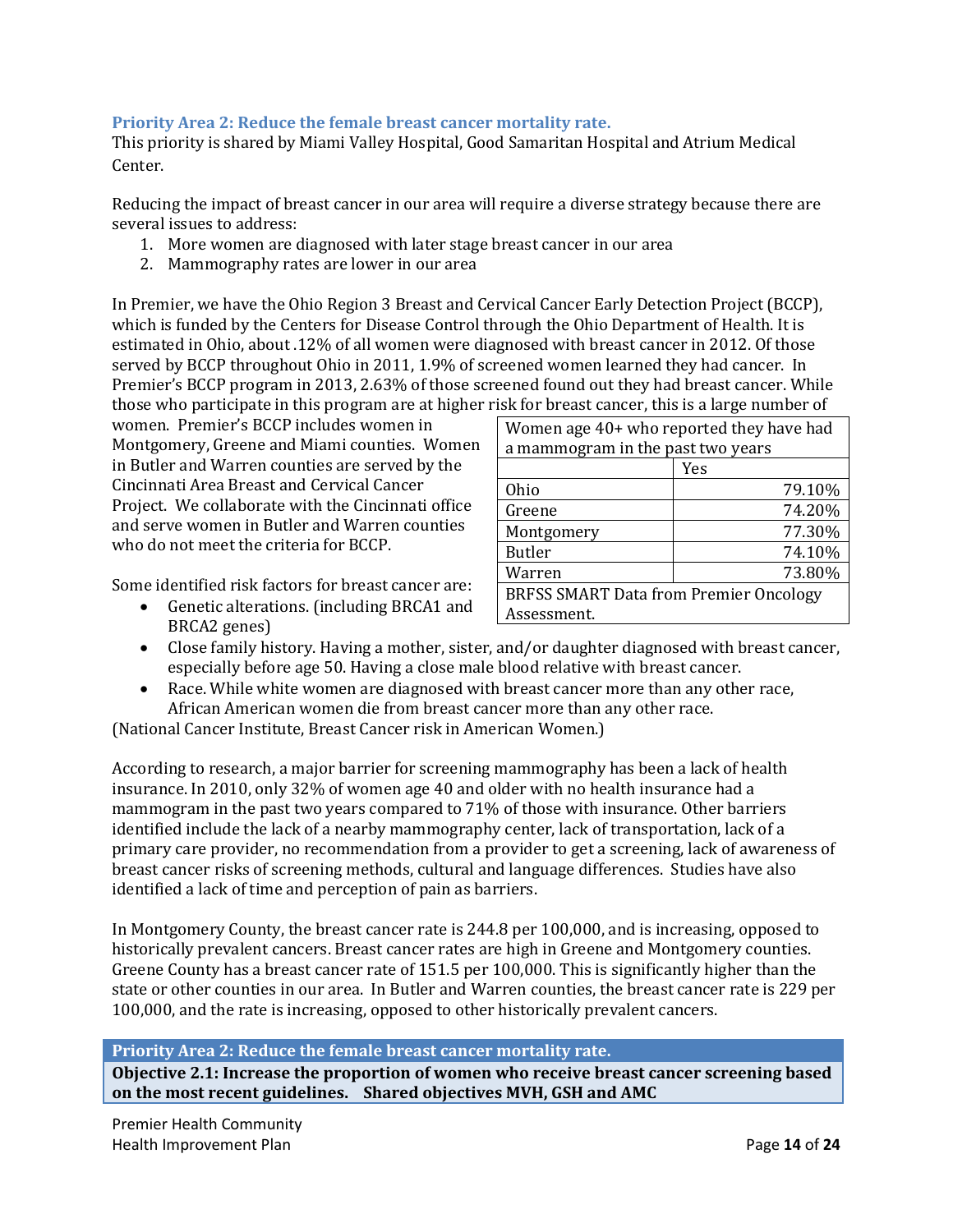Evidence-based strategies

Offer free mammograms and related services to uninsured, low-income women in our service area. Related services include transportation to and from appointments and help securing a primary care provider. (This may shift to paying some co-pays for insured women if we see a substantial decline in uninsured women.)

During October, which is Breast Health Month, include information about the importance of mammography for women in communications campaigns.

Educate women about the provision in the Affordable Care Act that provides screening mammography with no co-pay or deductible for women who meet screening guidelines.

**Objective 2.1 Objectives specific to MVH**

Continue the Mammography Matter's program at Miami Valley Hospital South.

**Objective 2.1 Objectives specific to MVH and AMC**

Expand the "Brake for Breakfast" program to Miami Valley Hospital South and Atrium Medical Center. This program offers educational information about the importance of mammograms and breast risk factors with a free breakfast.

**Objective 2.1 Objectives specific to GSH**

Continue the Brake for Breakfast educational program in October offering information about the importance of mammography and breast risk factors with a free breakfast at Good Samaritan North Health Center.

## **Objective 2.2: Increase awareness among women of increased risk due to family history and genetics. Objectives shared by MVH, GSH and AMC**

Evidence-based strategies

Include information about breast cancer genetic risk in existing community focused communications vehicles.

Offer a simple educational piece that includes how to reach genetics counselors.

#### **Outcome Indicators**

**Short and Intermediate Term- Shared by MVH and GSH**

To provide assistance to at least 400 women in Montgomery County to receive a screening mammogram, diagnostic mammogram, ultrasound, clinical breast exam and/or breast biopsy. This is a shared objective due to the overlapping markets.

**Short and Intermediate Term- MVH**

To provide assistance to at least 70 women in Greene County to receive a screening mammogram, diagnostic mammogram, ultrasound, clinical breast exam and/or breast biopsy.

In its first year (2014) serve at least 200 people at the Brake for Breakfast program.

To offer two Mammography Matter's programs at Miami Valley Hospital South.

**Short and Intermediate Term- GSH**

To serve at least 500 people at the annual Brake for Breakfast at Good Samaritan North Health Center.

**Short and Intermediate Term- AMC**

To provide assistance to at least 20 women in Warren County and 30 women in Butler County to receive a screening mammogram, diagnostic mammogram, ultrasound, clinical breast exam and/or breast biopsy.

In its first year (2014) serve at least 100 people at the Brake for Breakfast program.

**Long Term- Shared by MVH, GSH and AMC**

To decrease the number of women in our area who are diagnosed with later stage breast cancers.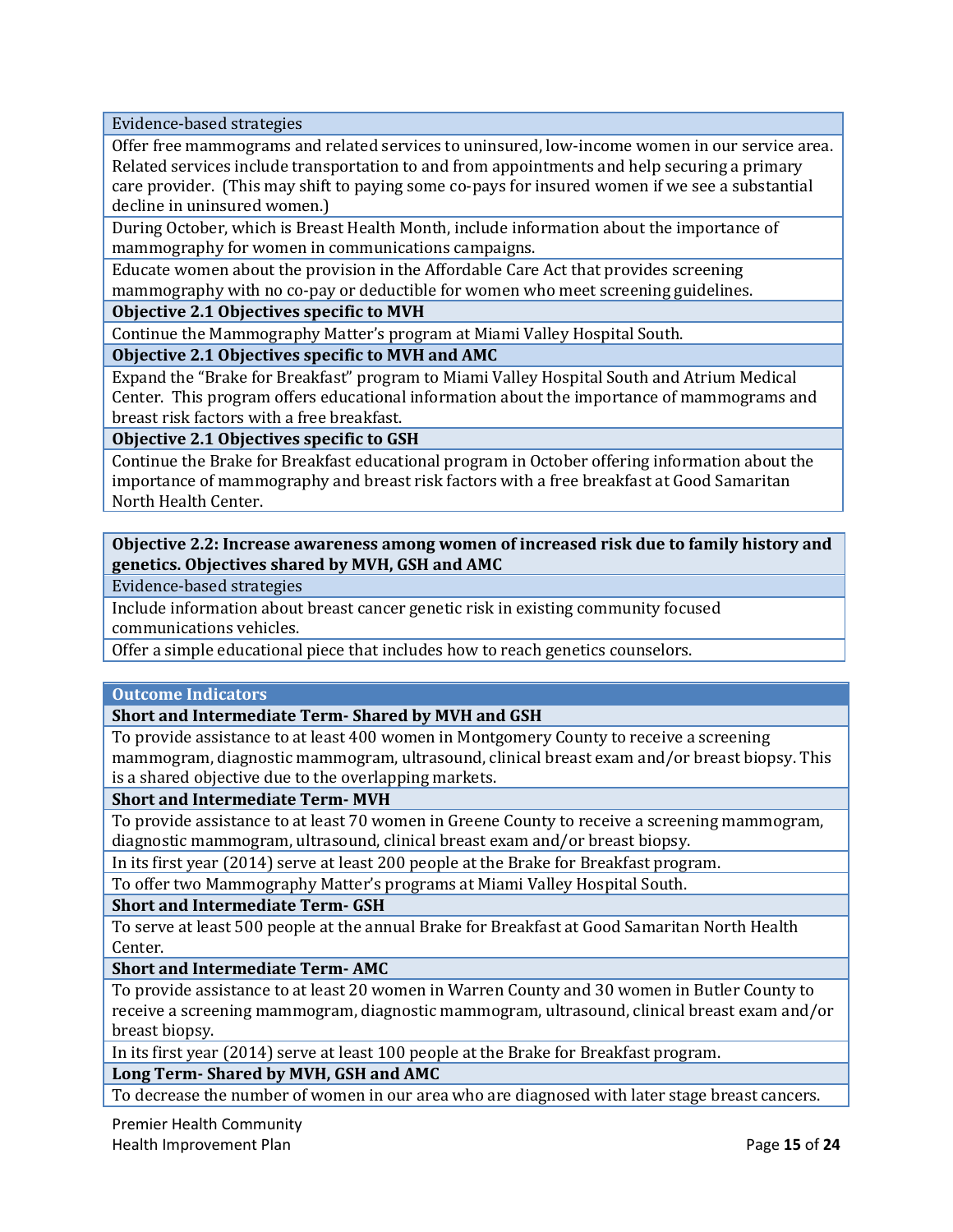# To increase the number of women age 40 and older who have annual mammograms.

# **Programs and Resources to be Committed to Implement Plan**

To implement the included programs, the hospital and Premier will provide:

Program management/coordination/implementation staffing, physical work space, access to computers/telephones/standard office equipment, access to marketing and communications professionals for collateral writing/design/printing, professionals for follow-up calls, maintenance of all data collected and data analysis, primary care referral services, speakers, educational collateral pieces, appropriate social media, meeting space and space for community-focused health programs, screening paperwork and program evaluation.

**Intended Collaborative Partnerships- All hospitals**

| All hospitals in Premier Health                                   |
|-------------------------------------------------------------------|
| <b>Premier Community Health</b>                                   |
| The Ohio Fraternal Order of Eagles                                |
| <b>Additional Intended Collaborative Partnerships-MVH and GSH</b> |
| Five River Health Centers (Federally qualified health centers)    |
| <b>Community Health Centers of Dayton</b>                         |
| The Breast Cancer Foundation                                      |
| <b>Additional Intended Collaborative Partnerships-MVH</b>         |
| Mall at Fairfield Commons                                         |
| The Miami Valley Hospital Foundation                              |
| <b>Additional Intended Collaborative Partnerships- GSH</b>        |
| <b>Five Rivers Health Centers</b>                                 |
| The Good Samaritan Hospital Foundation                            |
| <b>Additional Intended Collaborative Partnerships-AMC</b>         |
| Countryside YMCA-Lebanon                                          |
| <b>Atrium Medical Center Foundation</b>                           |
|                                                                   |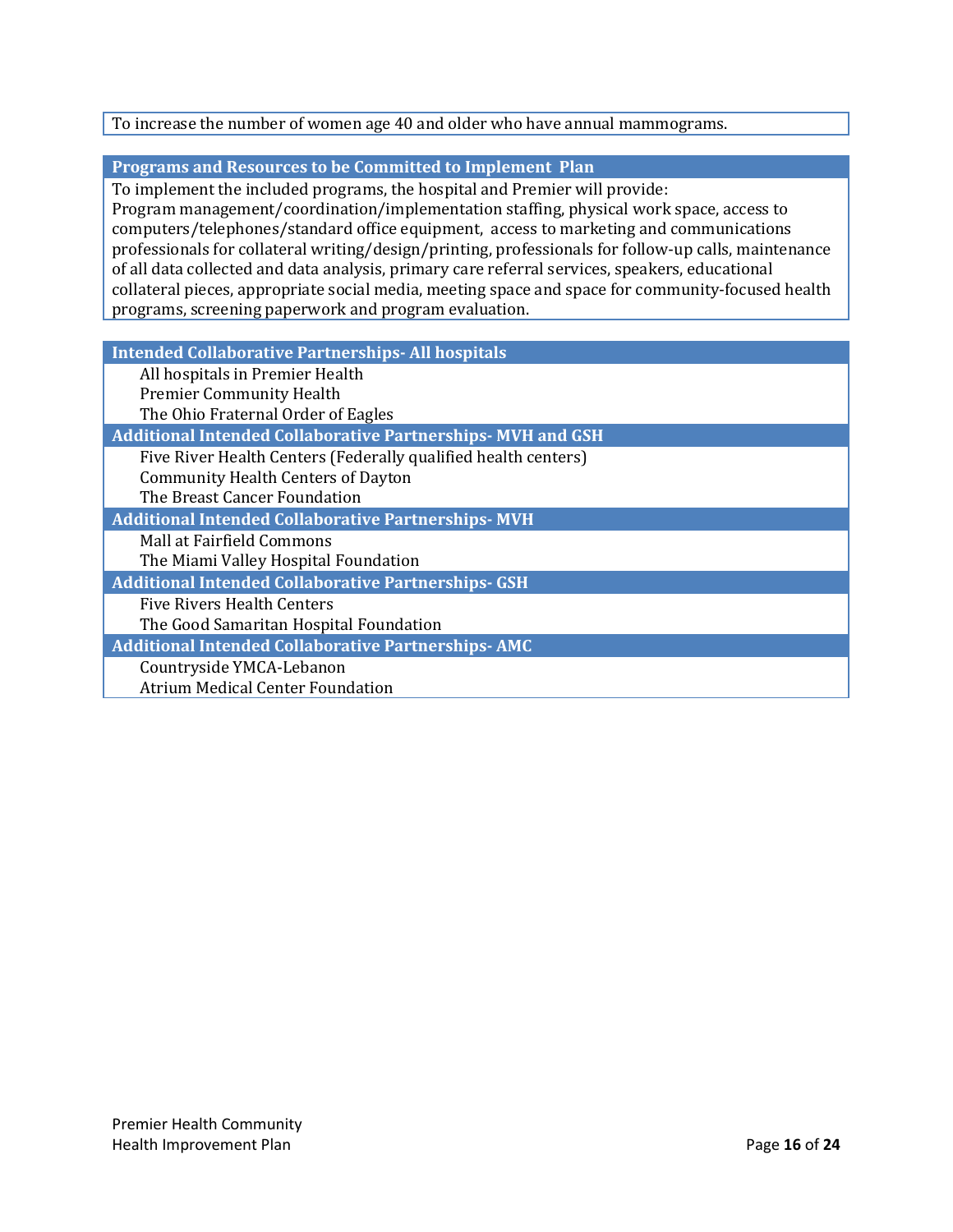# <span id="page-17-0"></span>**Priority Area 3: To reduce the incidence of diabetes in our area and prevent complications in those who have diabetes.**

This priority area is shared by Miami Valley Hospital, Good Samaritan Hospital and Atrium Medical Center.

Type 2 diabetes is a major public health issue that has reached epidemic proportions worldwide. According to the CDC, 25.8 million people in the United States have diabetes. Of these, 7 million do not know they have it. If continues, one of three US adults will have diabetes by 2050. Diabetes is the leading cause of blindness, kidney failure and amputations of feet and legs not related to accidents or injury. The majority of people who have type 2 diabetes also have heart disease.

Research shows making small lifestyle changes can help prevent diabetes. And, if a person has been told by a physician they have diabetes, it can be controlled.

The prevalence of diabetes is greater in Montgomery County, Ohio compared to the state and nation. It is the  $3<sup>rd</sup>$  most common inpatient discharge diagnosis and the 7<sup>th</sup> most common ER discharge diagnosis. Discharge diagnosis rates have increased from 2004 to2012.

According to the 2014 County Health Rankings and Roadmaps, the percentage of adults aged 20 and older with diagnosed diabetes is:

| 11% |
|-----|
| 13% |
| 10% |
| 9%  |
| 10% |
|     |

(Data are for 2011. County Health camp rankings and Roadmaps collected this data from the National Center for Chronic Disease Prevention and Health Promotion, Division of Diabetes Translation.)

As with other health conditions, diabetes rates are higher among nonwhites. Nationally, 10.2% of non-Hispanic whites aged 20 and older has diabetes, both diagnosed and undiagnosed. However 18.7% of all non-Hispanic blacks aged 20 years and older have diabetes, both diagnosed and undiagnosed.

The American Diabetes Association estimates 35% of US adults aged 20 or older have prediabetes and 50% of those age 65 years or older have it. Of the 79 million Americans age 20 or older who have prediabetes, only 7.3% have been told they have it. Risk factors for prediabetes include being overweight and having a higher than normal blood glucose.

Montgomery County has higher rates of overweight and obesity than other counties in our market or the state. It would follow there is increased likelihood of a higher percentage of those with prediabetes in Montgomery County.

Adults who are considered overweight- BMI of 25-29.9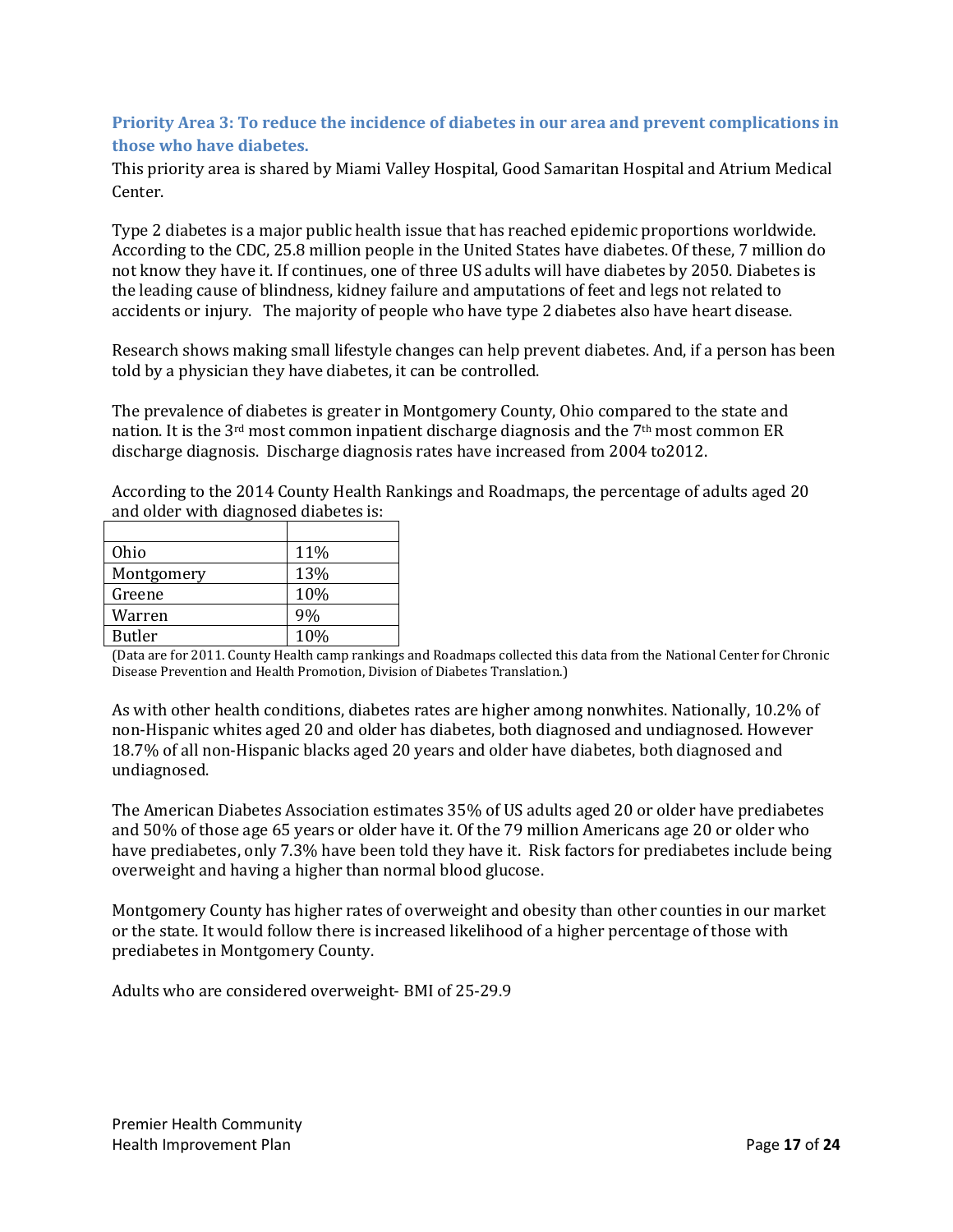|            | Male   | Female | All    |
|------------|--------|--------|--------|
| Ohio       | 43.00% | 29.40% | 35.90% |
| Greene     | 42.30% | 26.80% | 34.20% |
| Montgomery | 46.00% | 32.10% | 37.80% |

#### Adults who are considered obese- BMI of 30+

|            | Male    | Female | All    |
|------------|---------|--------|--------|
| Ohio       | 27.10\% | 25.60% | 26.30% |
| Greene     | 25.60%  | 25.70% | 25.70% |
| Montgomery | 30.00%  | 30.40% | 31.90% |

# **Priority Area 3: To reduce the incidence of diabetes in our area and prevent complications in those who have diabetes.**

#### **Objective 3.1: To prevent diabetes in those who have prediabetes. Shared objectives MVH, GSH and AMC**

Evidence-based Strategies:

At community screening events, offer a hemoglobin A1C following approved guidelines to find possible prediabetes.

A telephonic follow-up attempt will be made to 100% of those whose hemoglobin A1C falls out of recommended ranges. To be eligible, the participant cannot opt out of follow-up and have a working telephone number.

We successfully reach at least 45% of those eligible for a follow-up call.

**Objective 3.2: Increase the number of people who are diagnosed with diabetes but do not know they have this disease. Shared objectives MVH, GSH and AMC**

Evidence-based Strategies:

At community screening events, offer a hemoglobin A1C following approved guidelines to find possible diabetes.

A telephonic follow-up attempt will be made to 100% of those whose hemoglobin A1C falls out of recommended ranges. To be eligible, the participant cannot opt out of follow-up and have a working telephone number.

We successfully reach at least 45% of those eligible for a follow-up call.

**Objective 3.3: Increase the number of those who have diabetes and attend formal diabetes education classes at least every 2 years. Shared objectives MVH, GSH and AMC**

Evidence-based Strategies:

Develop strategies to inform those who have diabetes that under the Affordable Care Act, medical nutrition therapy for people with diabetes is covered with no co-pay or deductible.

Participate in the annual Diabetes Expo coordinated by Diabetes Dayton.

# **Outcome Indicators**

#### **Short and Intermediate Term- MVH**

To provide at least 200 hemoglobin A1c screenings in Montgomery and Greene counties according to approved guidelines. (These numbers overlap with GSH market/numbers.)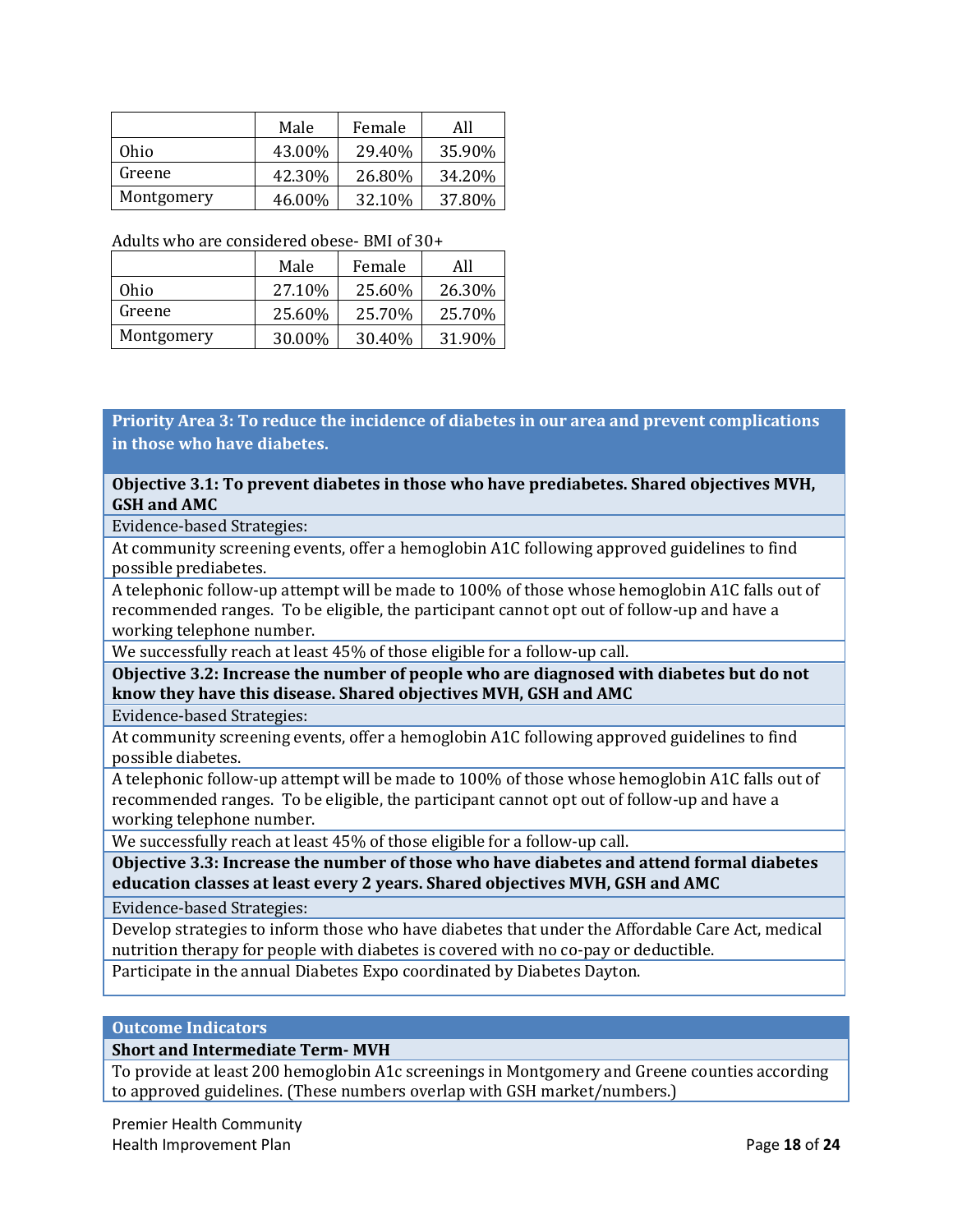#### **Short and Intermediate Term- GSH**

To provide at least 150 hemoglobin A1c screenings in Montgomery County, according to approved guidelines. (These numbers overlap with MVH market/numbers.)

#### **Short and Intermediate Term- AMC**

To provide at least 50 hemoglobin A1c screenings in Warren and Butler counties.

#### **Long Term- Shared by MVH, GSH and AMC**

Increase the number of people who are diagnosed with diabetes but do not know they have this disease.

Increase the number of those who have diabetes and attend formal diabetes education classes at least every two years.

**Ultimate Goal- Shared by MVH, GSH and AMC**

Decrease the number of people who develop diabetes in our market area and increase the number of people who have diabetes, are well controlled and live healthy, active lives.

#### **Programs and Resources to be Committed to Implement Plan**

To implement the included programs, the hospital and Premier will provide: Program management/coordination/implementation staffing, physical work space, access to computers/telephones/standard office equipment, access to marketing and communications professionals for collateral writing/design/printing, professionals for follow-up calls and heath coaching, maintenance of all data collected and data analysis, primary care referral services, speakers, certified diabetes educators, educational collateral pieces, appropriate social media, meeting space and space for community-focused health programs, screening paperwork and program evaluation.

**Intended Collaborative Partnerships- MVH, GSH and AMC** All hospitals in Premier Health Premier Community Health **Additional Intended Collaborative Partnerships- MVH and GSH**

Montgomery County Diabetes Coalition

Diabetes Dayton

**Additional Intended Collaborative Partnerships- MVH**

Mall at Fairfield Commons

The Miami Valley Hospital Foundation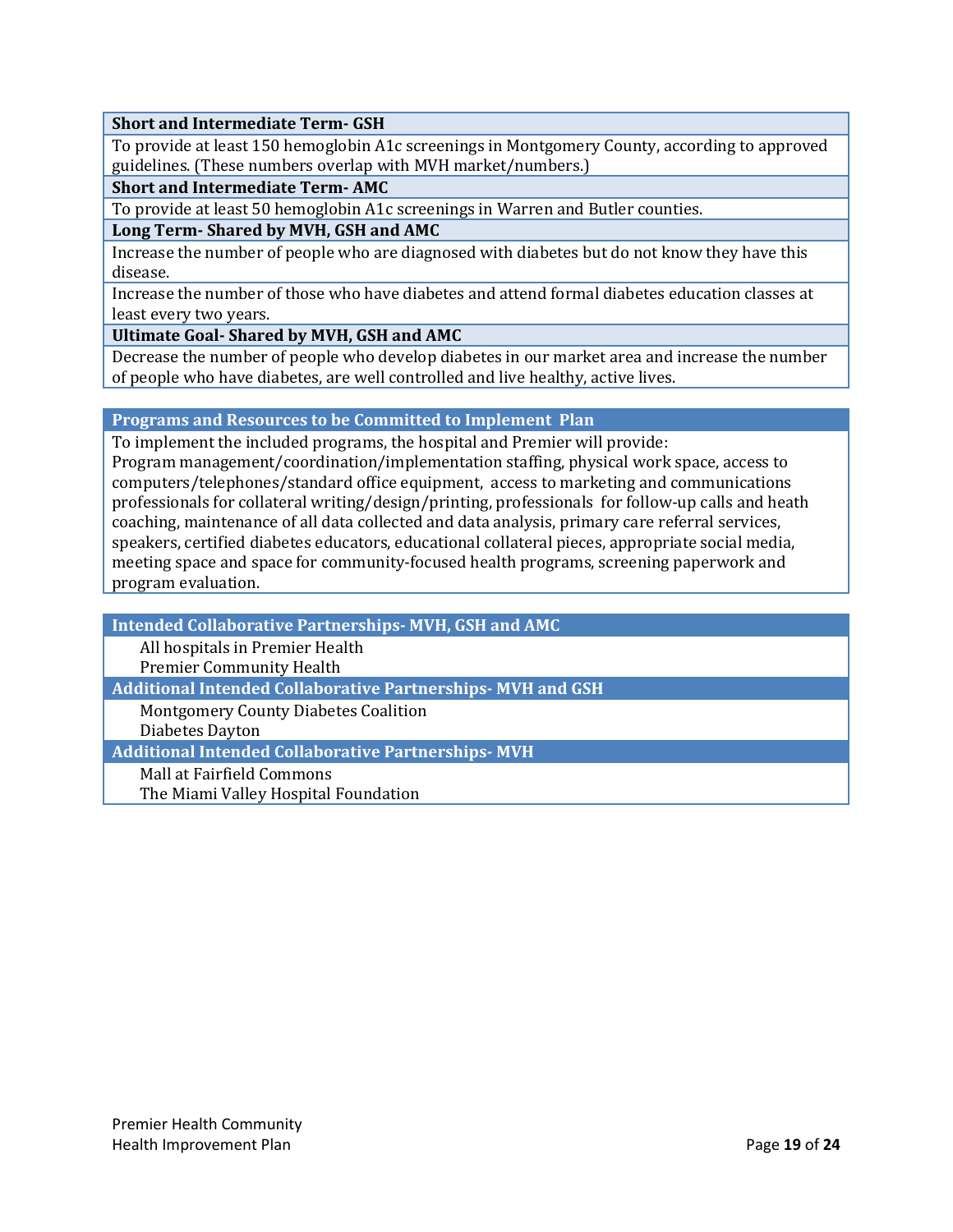## <span id="page-20-0"></span>**Priority Area 4: Reduce melanoma incidence and mortality rates.**

This priority area is for Upper Valley Medical Center only.

The Community Preventative Services Task Force recommendation for programs to promote sun safety and increase preventive behaviors in a population is to offer a community intervention using combinations of individual directed strategies, health communications and environmental and policy changes across multiple settings. Studies used in formulating the recommendations included at least two of the above stated interventions.

Of the research tested interventions listed at the National Cancer Institute, none targeted rural populations. However, the two settings recommended for programs were outdoor occupational and outdoor recreational settings.

According to the United States Census Bureau, between 11% and 15% of Miami County residents work outdoors. This includes those who work in agriculture, forestry, fishing, hunting, mining, construction, utilities, recreation and waste management services.

Melanoma in Miami County has increased from 35.4 to 88 per 100,000 from 2000 to 2011. **Priority Area 3: Reduce melanoma incidence and mortality rates.**

**Objective 3.1: Increase the proportion of persons who participate in behaviors that reduce their exposure to harmful ultraviolet (UV) irradiation and avoid sunburn using a multi component, community wide intervention that combines individual directed strategies and targeted media.**

Evidence-based Strategies:

Conduct free, annual full-body skin screening for the community.

Promote availability of a skin safety presentation by request for employers and community-based groups.

Offer Dermascan awareness screenings in Miami County.

## **Outcome Indicators**

**Short and Intermediate Term**

Conduct at least 30 full-body screenings per year.

Conduct at least 1 sun safety lecture per year.

Conduct at least 100 Dermascan awareness screenings. \*

**Long Term**

Increase the number of individuals in Miami County who report they use sun protective measures. Decrease melanoma and other skin cancers in Miami County.

#### **Programs and Resources to be Committed to Implement Plan**

To implement the included programs, the hospital and Premier will provide:

Program management/coordination/implementation staffing, physical work space, access to computers/telephones/standard office equipment, access to marketing and communications professionals for collateral writing/design/printing, maintenance of all data collected and data analysis, educational collateral pieces, professionals with expertise in sun safety and cancer, Dermascan skin awareness tool, appropriate social media, meeting space and space for communityfocused health programs and program evaluation.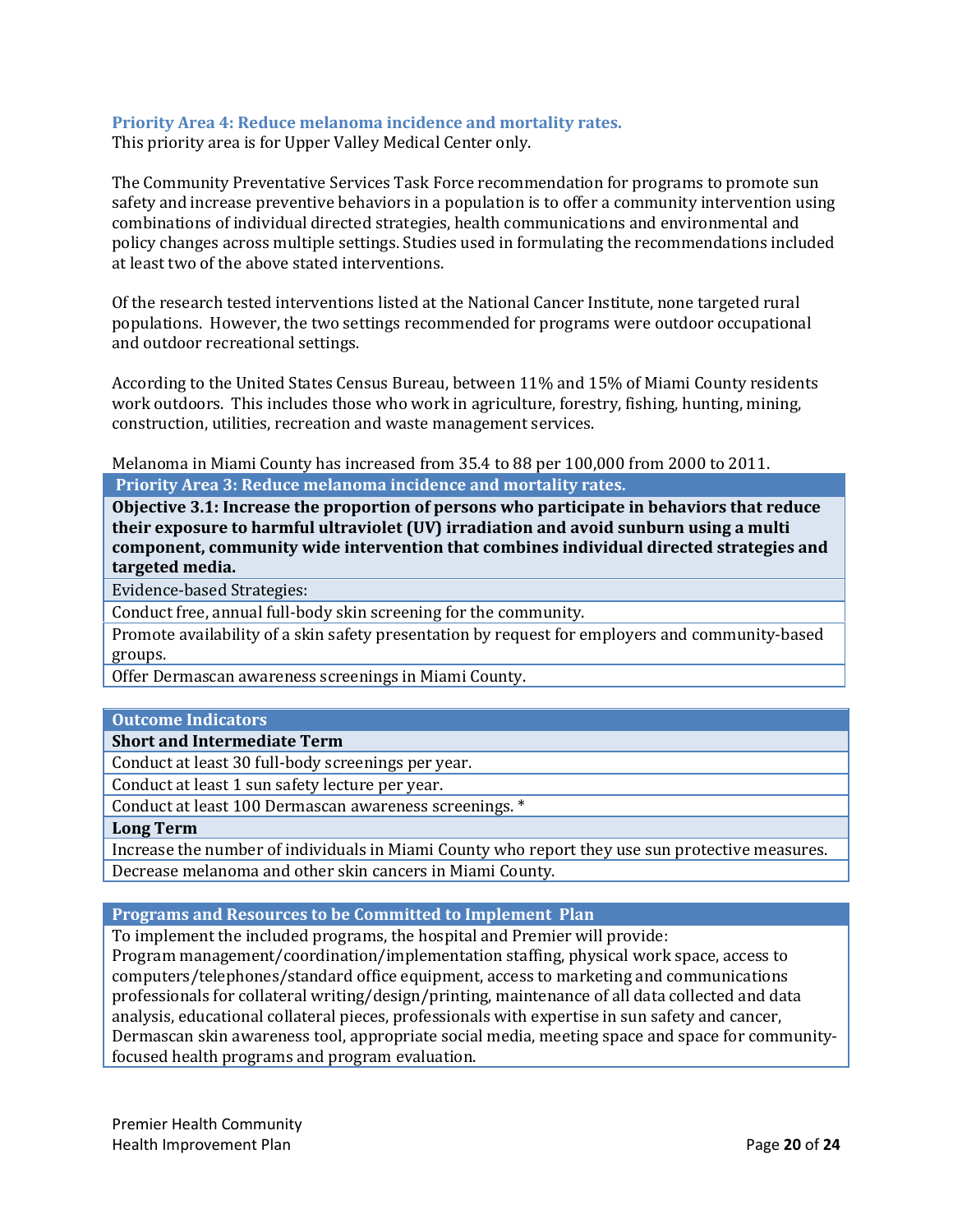# **Intended Collaborative Partnerships**

Premier Community Health

\*There are 2 Dermascan units in Premier Health- one with UVMC and one with Premier Community Health. Units are no longer manufactured, so numbers may be revised if one or both of the units becomes unusable.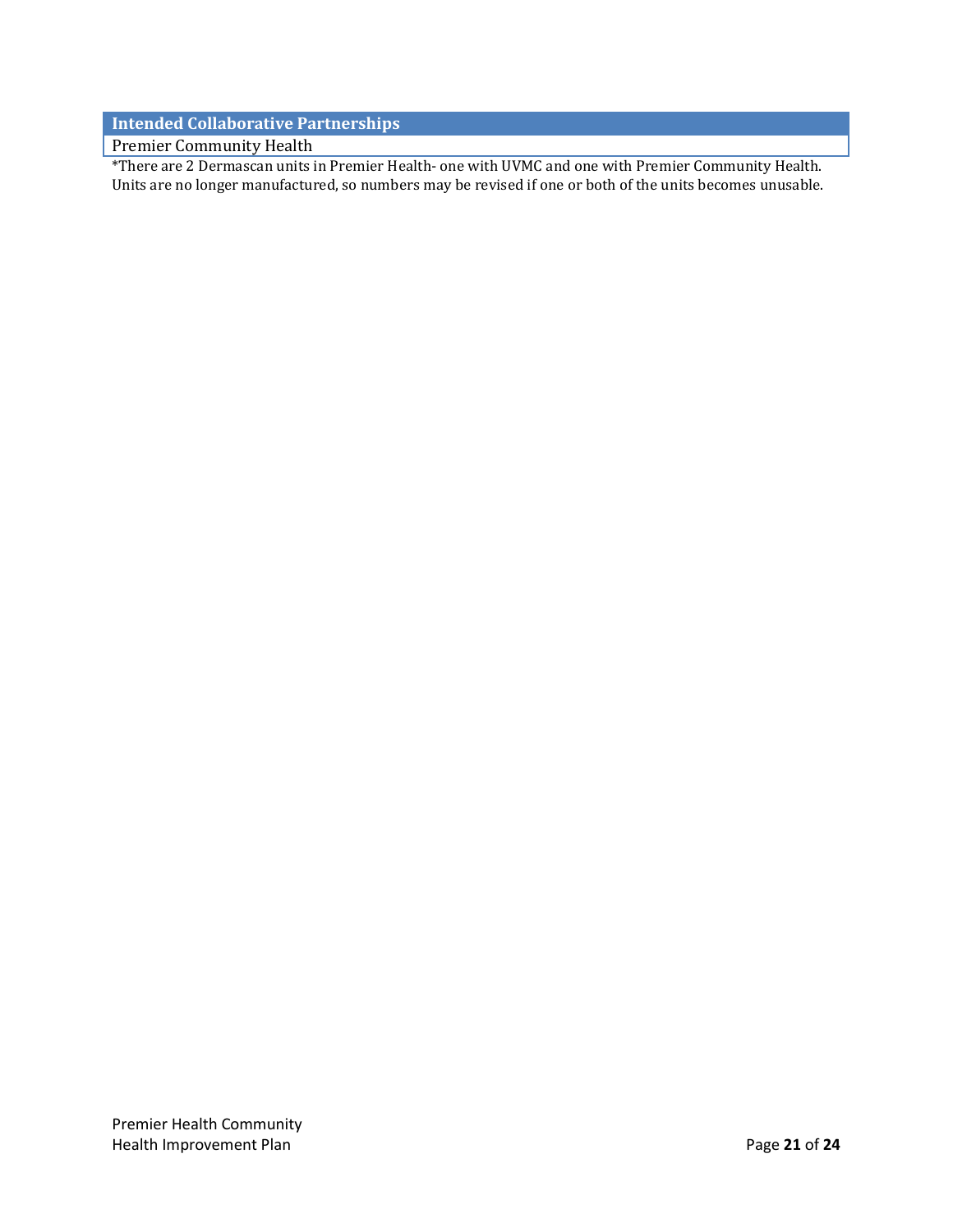#### <span id="page-22-0"></span>**Moving Forward**

All the hospitals in Premier Health have a rich history of working with the communities they serve to improve the health of its citizens. With the data gleaned from this Community Health Needs Assessment and having developed a Community Health Improvement Plan, our work continues.

Improving community health is a process of continuing to build traditional and nontraditional partnerships, assuring programs and strategies are evidence-based, building in feedback loops, conducting ongoing evaluation and measuring if what we are doing is having the intended result. We understand these are issues that cannot be solved by a hospital alone- but take the work of all interested stakeholders in the community. We know we need to develop detailed strategies for the identified targeted areas with in-depth work plans and responsible parties.

As the process continues, we will continue to look at new strategies and opportunities, looking for ways to expand beyond the programs here and reach more people with life-improving and perhaps life-saving education and services.